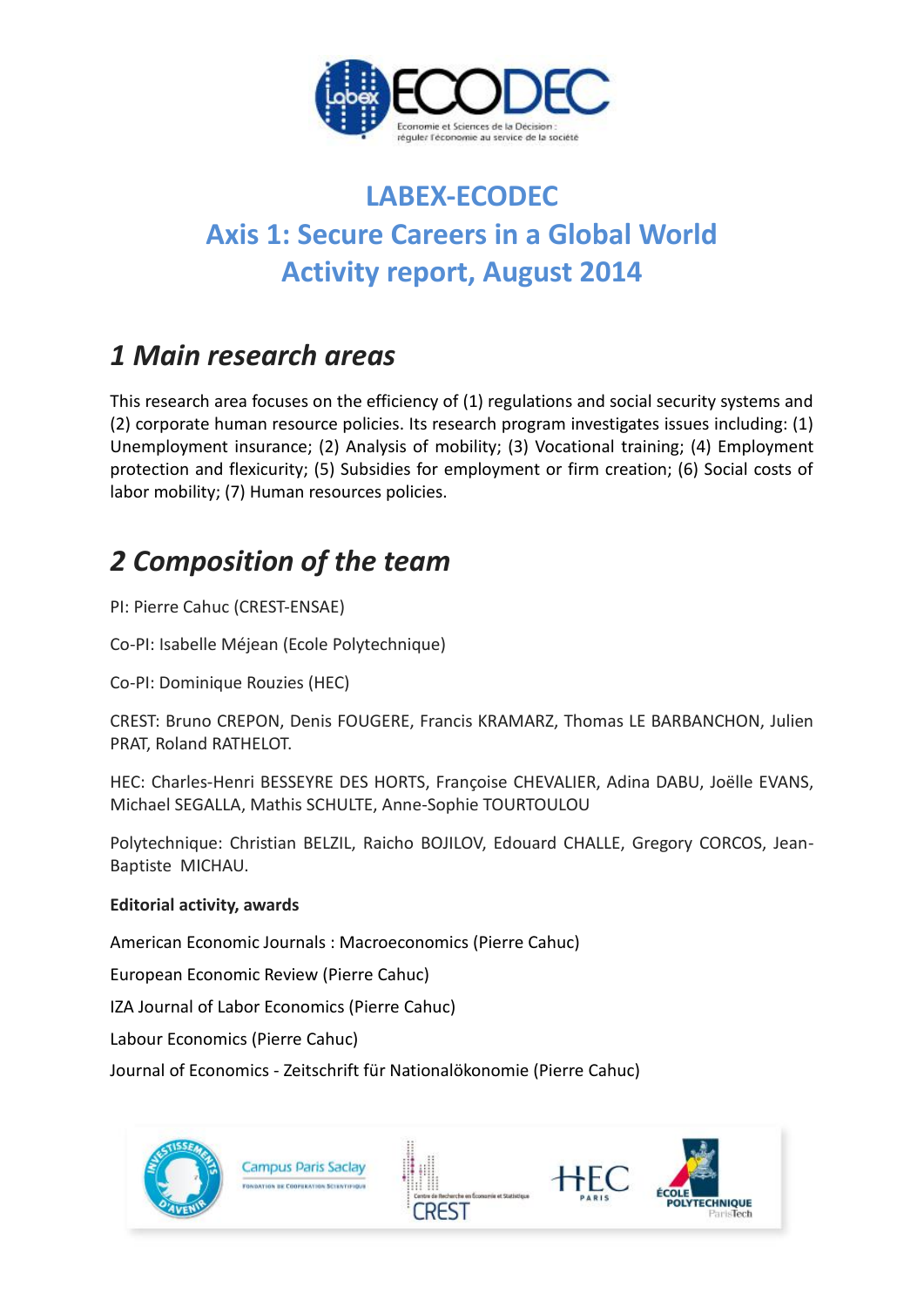

Pierre Cahuc is member of the Conseil d'Analyse Economique du Premier Ministre

Pierre Cahuc is member of the Comité d'experts du salaire minimum, rattaché auprès du Ministre du travail

## *3 Publications*

*In Subsections 1 and 2 we display a selection of published papers and working papers produced by the team within the axis topics. The papers In Subsections 3 and 4 have been specifically funded by the Labex Ecodec.*

### **1) Published and accepted papers**

A.Alesina, Y. Algan P. Cahuc and Paola Giuliano, "Family Values and the Regulation of Labor", forthcoming, *Journal of the European Economic Association*, 2014.

Y. Algan, P. Cahuc and M. Sangnier, "Trust and the Welfare State: The Twin Peaks Curve", forthcoming, *Economic Journal*, 2014.

J. Prat, G. Felbermayr, "Efficiency Gains from Trade and Labor Market Outcomes" *Nordic Economic Policy Review*, 2013, Vol. 1, pp. 45-72

Y. Algan and P. Cahuc, "Trust, Growth and Well-being: New Evidence and Policy Implications", with, *the Handbook of Economic Growth*, Volume 2, pp 49-120, 2014, edited by Steven N. Durlauf and Philippe Aghion (the "Editor"), in the *Handbooks of Economics Series (the "Series")*  edited by Kenneth J. Arrow and Michael D. Intriligator.

Y. Algan, P. Cahuc and A. Shleifer "Teaching Practices and Social Capital", *American Economic Journal: Applied Economics*, vol 5, no. 3, 2013, pp. 189-210.

P. Cahuc, "Research, Flows, Job Creations and Destructions", forthcoming, *Labour Economics*, 2014

P. Cahuc and S. Carcillo, "The Detaxation of Overtime Hours: Lessons from the French Experiment*", Journal of Labor Economics*, Vol. 32, No. 2 (April 2014), pp. 361-400.

P. Cahuc, S. Carcillo, U. Rinne and K. Zimmermann, "Youth unemployment in old Europe: the polar cases of France and Germany", *IZA Journal of European Labor Studies*, 2013, 2:18.

P. Cahuc and S. Carcillo, "Can Public Sector Wage Bills Be Reduced?" in Fiscal Policy after the Financial Crisis, edited by Alberto Alesina and Francisco Giavazzi, chapter 9, pp. 359-405, 2013, *NBER, The University of Chicago Press*, 2013.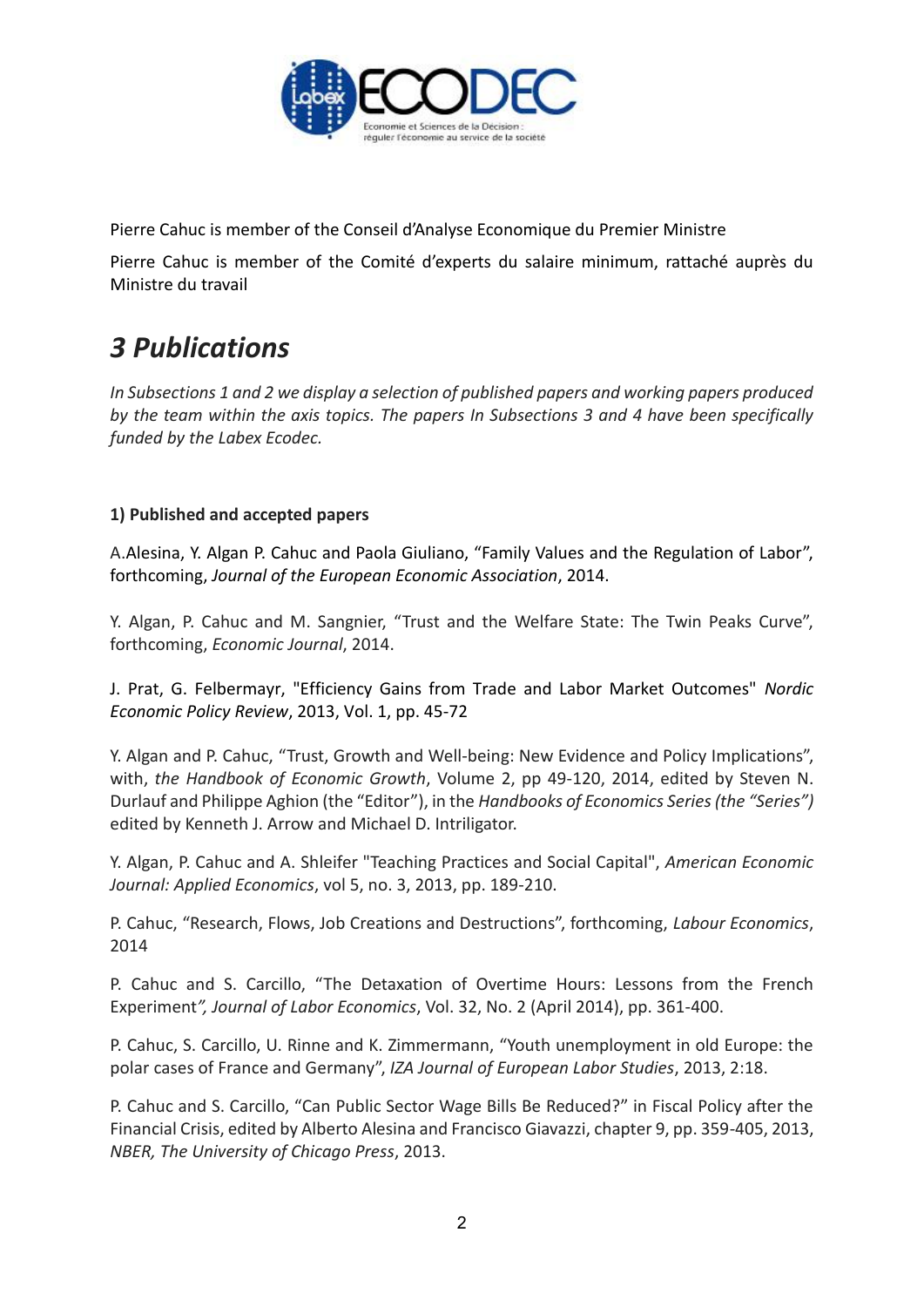

P. Cahuc and G. Laroque, "Optimal Taxation and Monopsonistic Labor Market: Does Monopsony justify the Minimum Wage?" *Journal of Public Economic Theory*, Volume 16, Issue 2, April 2014, pp. 259–273.

F. Malherbet, P. Cahuc and O. Charlot "Dualisme des contrats de travail et rotation de la main d'oeuvre", *Revue Française d'Economie*, 2012.

F. Malherbet, O. Charlot and M. Ulus "Efficiency in a Search and Matching Economy with a Competitive Informal Sector", *Economic Letters*, 2013.

F. Malherbet with O. L'Haridon and S. Perez-Duarte "Does Bargaining Matter in the Small Firm Matching Model?", *Labour Economics*, 2013.

### **2) Working papers and papers in revision**

F. Malherbet, O. Charlot and C. Terra, "Informality in developing economies: regulation and fiscal policies". Revised and Resubmitted*, Journal of Economic Dynamics and Control.*

F. Malherbet, O. Charlot and P. Cahuc, "Explaining the Spread of Temporary Jobs and Its Impact on Labor Turnover", Revise and Resubmit (2nd round), *International Economic Review.*

F. Malherbet, O. Charlot and M. Ulus "Unemployment Compensation and the Allocation of Labor in Developing Countries", Revised and Resubmitted*, Journal of Public Economic Theory.*

#### **3) Labex Ecodec published and accepted papers**

I. Mejean, J. di Giovanni, A. Levchenko, "Firms, destinations and agregate fluctuations", *Econometrica*, Vol. 82, No. 4 (July, 2014), 1303–1340.

J. Prat, "Dynamic Contracts and Learning-by-Doing", forthcoming in *Mathematics and Financial Economics*, 2014

J. Prat, B. Jovanovic, "Dynamic Incentive Contracts when Agent's Quality is Unknown", Forthcoming in *Theoretical Economics*, 2014

E. Challe, X. Ragot, "Precautionary saving over the business cycle", forthcoming in *Economic Journal* 

#### **4) Labex Ecodec working papers and papers in revision**

A. Keshavarz, F. Kramarz, D. Rouziès, M. Segalla and B. Quelin, "How Do Sales Organizations Value Job, Firm or Industry Experience? An Examination of Sales Career Paths".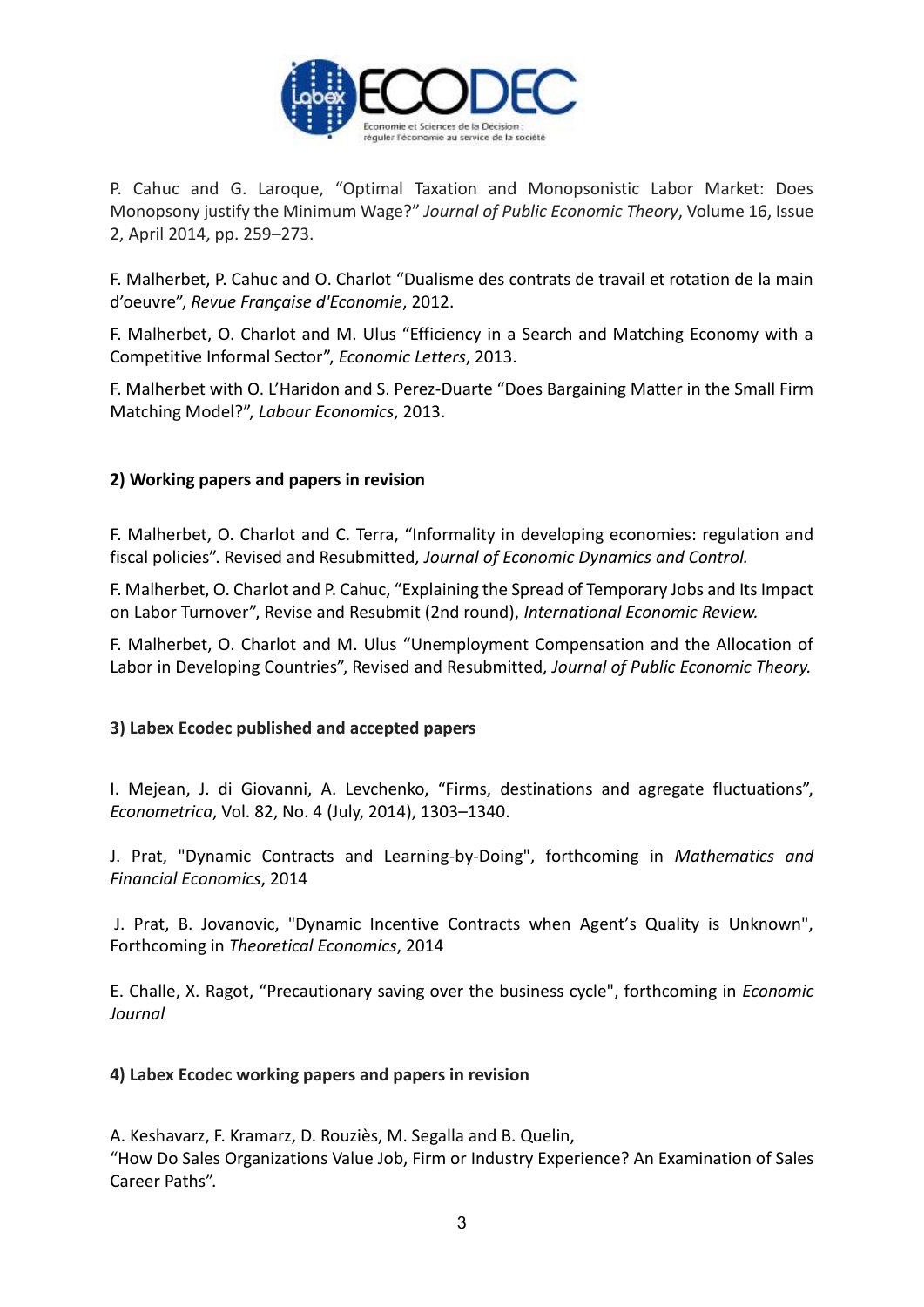

A. Keshavarz, "Retention and Compensation of Sales Talent".

V. Onyemah, "What Doesn't Kill You Makes You More Committed Rethinking the Link between Organizational Hardship and Organizational Commitment".

P. Cahuc and S. Carcill, « Do Hiring Credits Work in Recessions? Evidence from France", *IZA working paper* 8330, July 2014.

J. Prat, G. Felbermayr, G. Impullitti,"Firm dynamics and residual inequality in open economics",

R. Bojilov, "Estimating the Effects of Incentives When Workers Learn About Ability", , revised and resubmitted to *Journal of Political Economy*

R. Bojilov, "Incentives to Work or Incentives to Quit?"

R. Bojilov, A. Galichon, "Matching in Closed-Form", with Alfred Galichon.

E. Challe, J. Matheron, X. Ragot and J. Rubio Ramirez "Precautionary saving and aggregate demand", Working Paper, presented during the following conferences: American Economic Association (Jan. 2014, Philadelphia) and NBER Summer Institute (July 2014, Boston)

I. Mejean, F. Kramarz, J. Martin, Diversification in the Small and in the Large: Evidence from Trade Networks, presented at European Research Workshop in International Trade (ERWIT); Oslo, 4-6 June 2014

S. Blasco, Crépon B., T. Kamionka "Evaluation of the Impact of Training on Individual Labor Market Transitions", presented in Tokyo, July 2014, 20th International Conference on Panel Data

R. Rathelot, I. Marinescu, "Mismatch Unemployment and the Geography of Job Search",

*The following working papers were presented at the Labex Secure Career Seminar hosted at HEC in January 2014 and will be included in a special issue on employee engagement.*

Bo H. Eriksen, "Absorbing the Costs of Turnover".

H. Salminen and M. Miettinen, "Affective Organizational Commitment of Ageing and Younger Nurses – Focus on Perceived Development Opportunities".

S. Taghavi; "To Get More Engaged, Look at the Big Picture: Level of Mental Construal and Employee Engagement".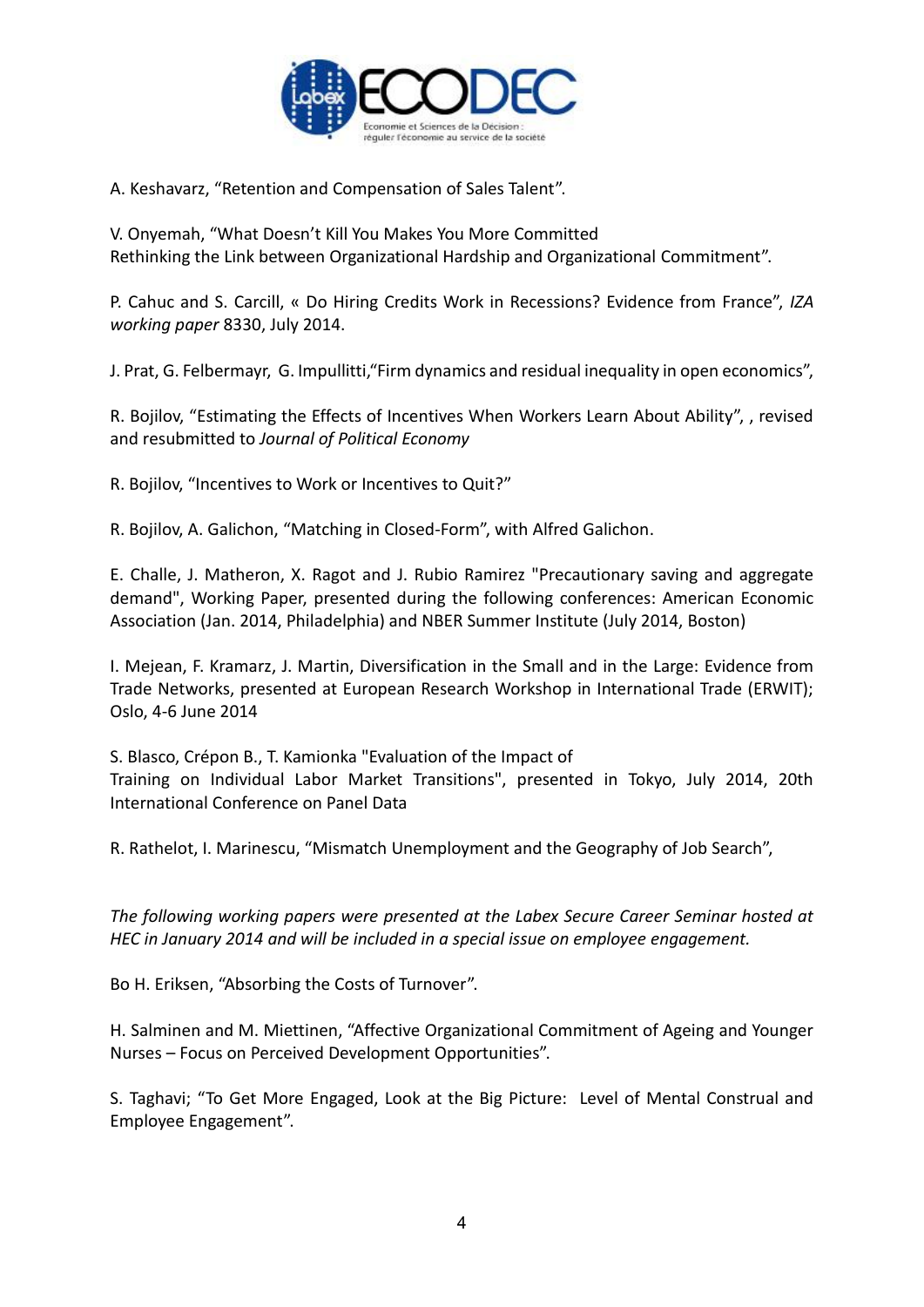

G. Dietz and M. Vanhala, "Trust in One's Employer: Main and Moderating Effects in the Relationship Between HRM and Performance".

### **Communications and conferences**

A. Keshavarz, F. Kramarz, D. Rouziès, M. Segalla and B. Quelin (2014), "How Do Sales Organizations Value Job, Firm or Industry Experience? An Examination of Sales Career Paths", *INFORMS Marketing Science Annual Conference*, Atlanta, USA.

A. Keshavarz (2014), "Dysfunctional Sales Force Turnover: The Effect of Occupational Concentration and Pay Dispersion", *European Marketing Academy Conference*, Valencia, Spain.

A. Keshavarz, F. Kramarz, D. Rouziès, M. Segalla and B. Quelin (2014), "Career Strategies in Sales Organizations", *Thought Leadership on the Sales Profession Conference,* Columbia University, New-York, USA.

A. Keshavarz (2014), "Labor Markets, Compensation Structure and Turnover of Sales Forces", *Best Paper Award Winner at The 3rd BPF-Phd Camp Conference*, ESCP, Paris, France.

A. Keshavarz (2014), "Use of Labor Market Data in Organizational (or Marketing Research)", in "*Using Compensation Data to Characterize Sales Organizations*", Labex Seminar, January 7th, HEC and *"Career Security and Engagement Workshop",* Labex Seminar, January 9th, HEC, Jouyen-Josas.

A. Keshavarz (2013), "Isolating General Human Capital from Competitors", *Strategic*  Management Society Annual International Conference, September 28<sup>th</sup>-October 1<sup>st</sup>, Atlanta.

A. Keshavarz (2013), "Career History as a Determinant of Compensation for Sales Managers and Salespeople: Insights from Labour Market Data", *Marketing Science Conference*, July 11th-13rd, Istanbul.

D. Rouziès (2013), Keynote Speaker, *Journée des Chaires,* sponsored by the *Institut de France,*  January 23rd, Paris.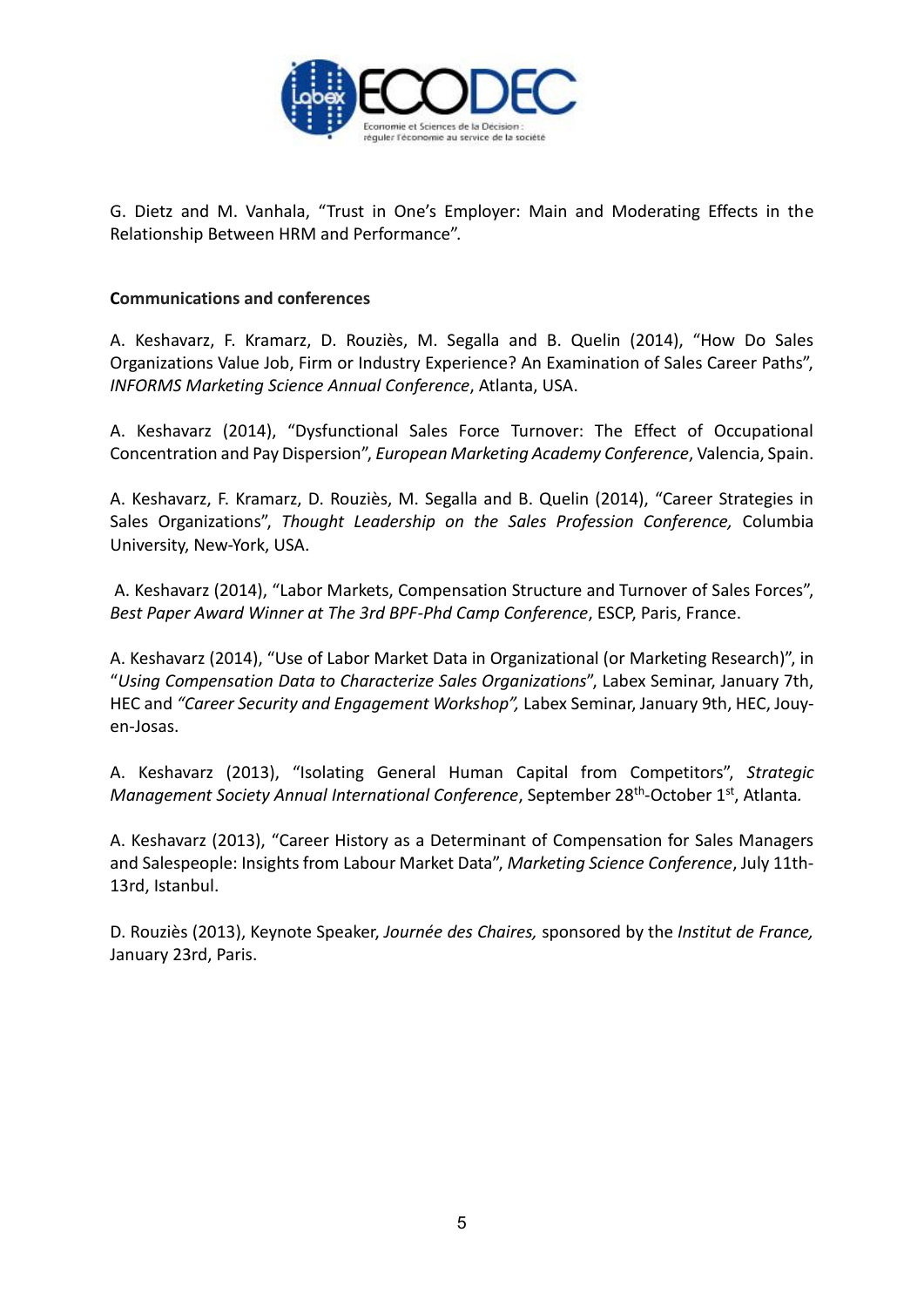

#### **Books**

### « [Améliorer l'assurance chômage](http://www.pressesdesciencespo.fr/fr/livre/?GCOI=27246100857320) ».

Authors: Pierre Cahuc, Stéphane Carcillo.

This book proposes recommandations for improving the French unemployment insurance system and proposals in terms of individual incentives to work.

« [L'accompagnement des demandeurs d'emploi. En finir avec le retard français](http://www.pressesdesciencespo.fr/fr/livre/?GCOI=27246100004430&fa=author&person_id=1564) ».

Authors: François Fontaine, Franck Malherbet,

Report for the Chair « [Secure Careers](http://chaire-securisation.fr/) »

#### **Web site**

**The [Labor Economics](http://www.labor-economics.org/) website** has been launched during the Summer 2014.

This landmark textbook published by The MIT Press combines depth and breadth of coverage with recent, cutting-edge work in all the major areas of modern labor economics. Its command of the literature and its coverage of the latest theoretical, methodological, and empirical developments make it also a valuable resource for practicing labor economists. This second edition has been substantially updated and augmented. It devotes more space to the analysis of public policy and the levers available to policy makers, with new chapters on such topics as discrimination, globalization, income redistribution, employment protection, and the minimum wage or labor market programs for the unemployed. Theories are explained on the basis of the simplest possible models, which are in turn related to empirical results. Mathematical appendixes provide a toolkit for understanding the models.

The book incorporates examples drawn from many countries, and it presents empirical methods using contributions that have proved to be milestones in labor economics. The data and codes of these research publications, as well as numerous tables and figures (with corresponding data and do files) describing the functioning of labor markets, are all available on this website along with slides that can be used as course aids. For each chapter, we provide 3 sets of slides (with pdf, tex files and figures). A «basic» set, that can be used to teach the basics of the chapter to undergraduate students; an «advanced» set, with more advanced material for graduate students; and a «complete» set that you can use to elaborate your own courses. There are also slides provided by users of Labor Economics.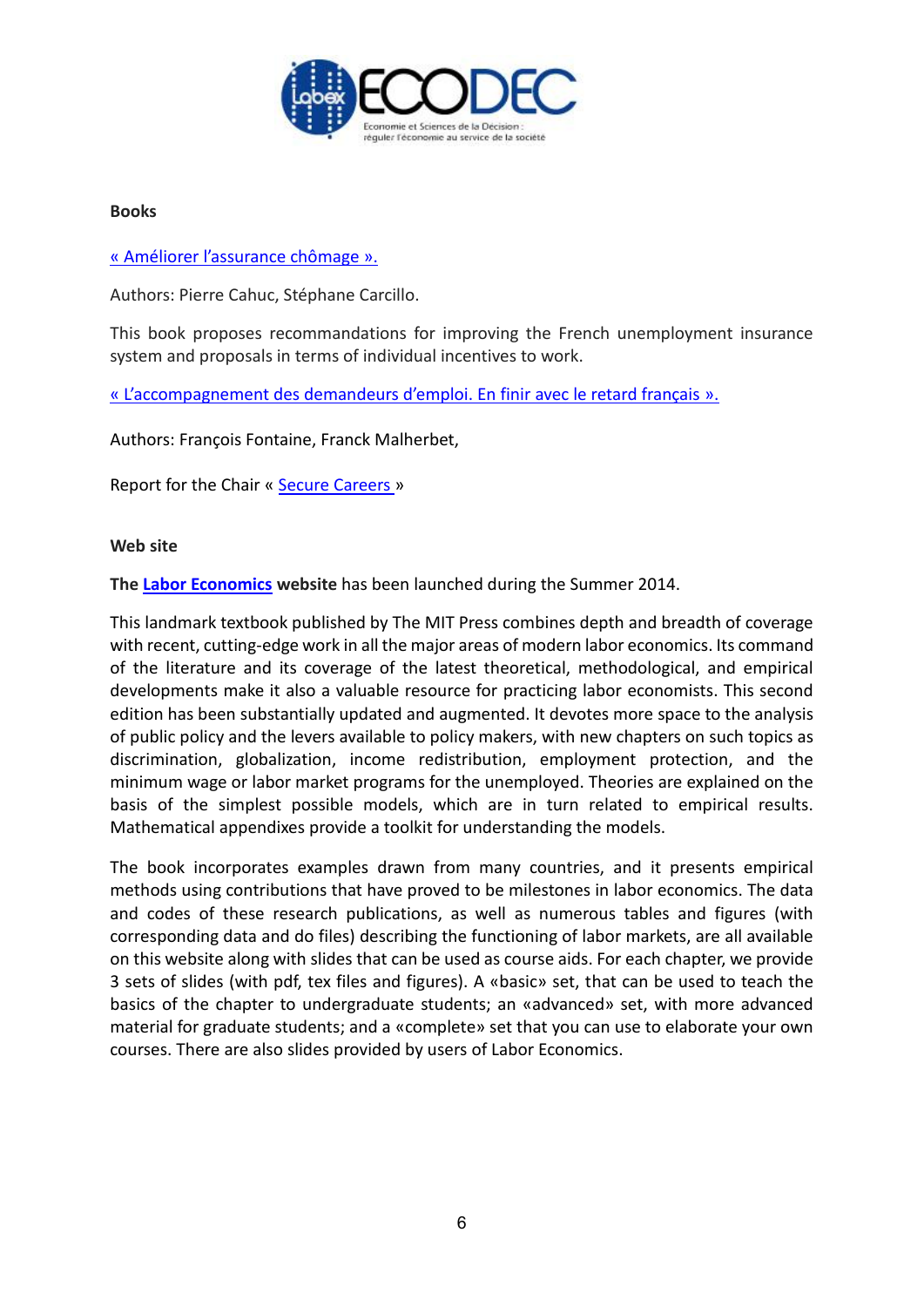

### **4** *Grants allocated to research projects Year 2013*

| <b>Researcher</b>         |               | <b>Project title</b>                                                                                              |  |
|---------------------------|---------------|-------------------------------------------------------------------------------------------------------------------|--|
| <b>Bojilov</b>            | Raicho        | The Determinants of the Quality of the<br>Employer-Employee Match and the<br>Relevance of Past Experience         |  |
| Cahuc<br>Pierre           |               | Age and contractual dualism                                                                                       |  |
| Challe<br>Edouard         |               | Unemployment risk, precautionary savings<br>and aggregate fluctuations                                            |  |
| Kamionka<br>Thierry       |               | Statut résidentiel et mobilité individuelle<br>sur le marché du travail                                           |  |
| Le Barbanchon             | <b>Thomas</b> | The effect of the generosity of<br>unemployment insurance and counseling<br>on job finding rate and match quality |  |
| Malherbet                 | Franck        | Who benefits from UI finance?                                                                                     |  |
| <b>Isabelle</b><br>Méjean |               | Trade networks and the volatility of<br>exports                                                                   |  |
| Michau<br>Jean-Baptiste   |               | On the Provision of Insurance Against<br>Search-Induced Wage Dispersion                                           |  |
| Julien<br>Prat            |               | Microfoundation of Labor Market<br>Institutions                                                                   |  |
| Rathelot<br>Roland        |               | Local labor markets: new evidence using<br>data on jobseekers' applications                                       |  |
| Rouziès                   | Dominique     | Dispersion et structure des rémunérations                                                                         |  |
| Segalla<br>Michael        |               | Parcours professionnels                                                                                           |  |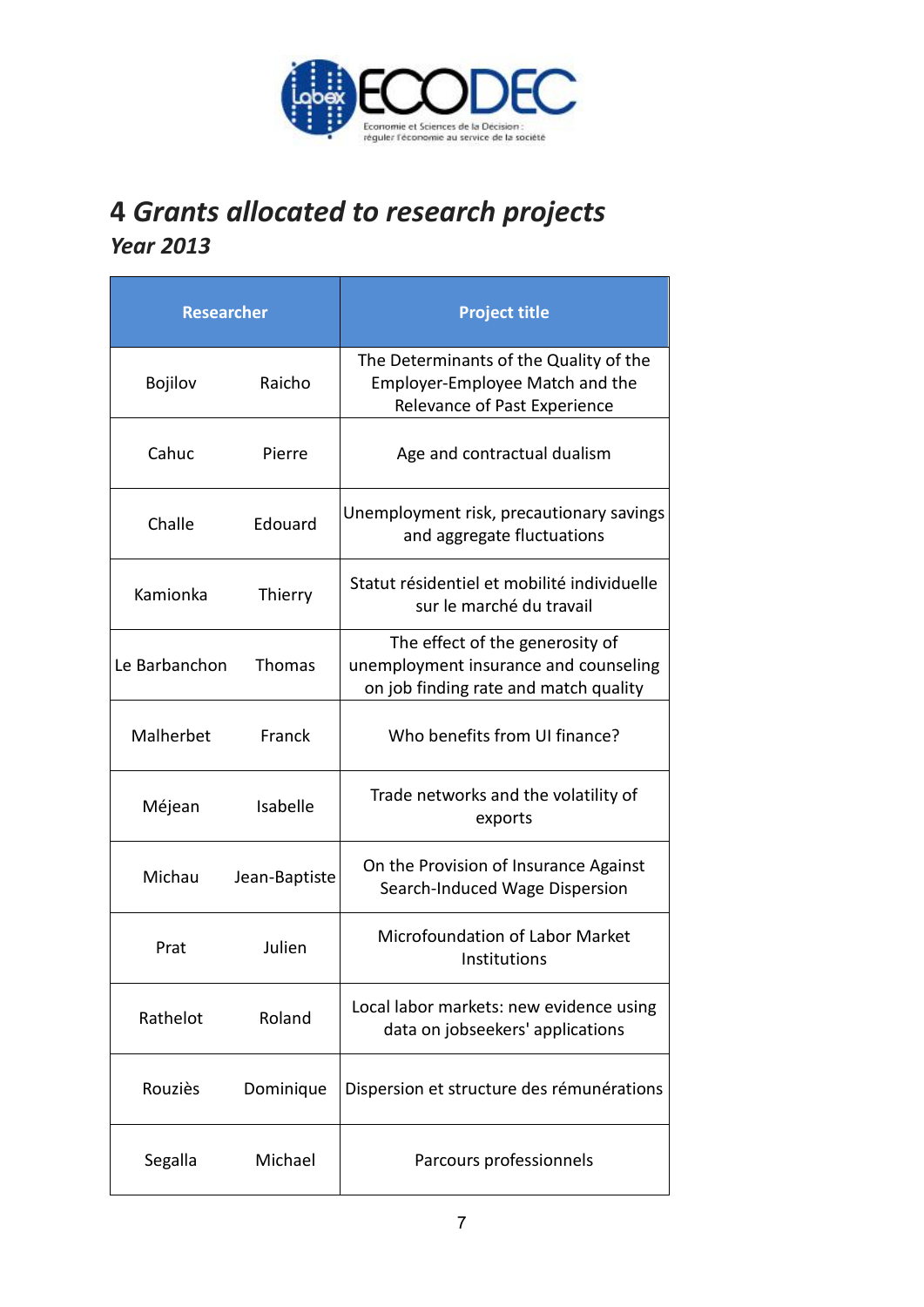

### *Year 2014*

| <b>Researcher</b> |           | <b>Project title</b>                                                                                   |  |
|-------------------|-----------|--------------------------------------------------------------------------------------------------------|--|
| <b>Bojilov</b>    | Raicho    | Matching with tasks, teams and<br>supervisors                                                          |  |
| Cahuc             | Pierre    | Evaluation du dispositif "zéro charges"                                                                |  |
| Cahuc             | Pierre    | Réalisation d'un site web Labor<br>Economics                                                           |  |
| Challe            | Edouard   | Fiscal policy and unemployment in an<br>aggregative model with demand, wealth<br>and liquidity effects |  |
| Chevalier         | Françoise | La famille dans l'entreprise familiale :<br>réalité ou mystification                                   |  |
| Corcos            | Gregory   | Liberalization of Trade in Goods and<br>Services and Employment: a Firm-Level<br>Analysis              |  |
| Kamionka          | Thierry   | Dynamic Labor market behavior of<br>married women                                                      |  |
| Mejean            | Isabelle  | <b>Granular Comovements</b>                                                                            |  |
| Prat              | Julien    | <b>Human Capital and Optimal</b><br>Redistribution                                                     |  |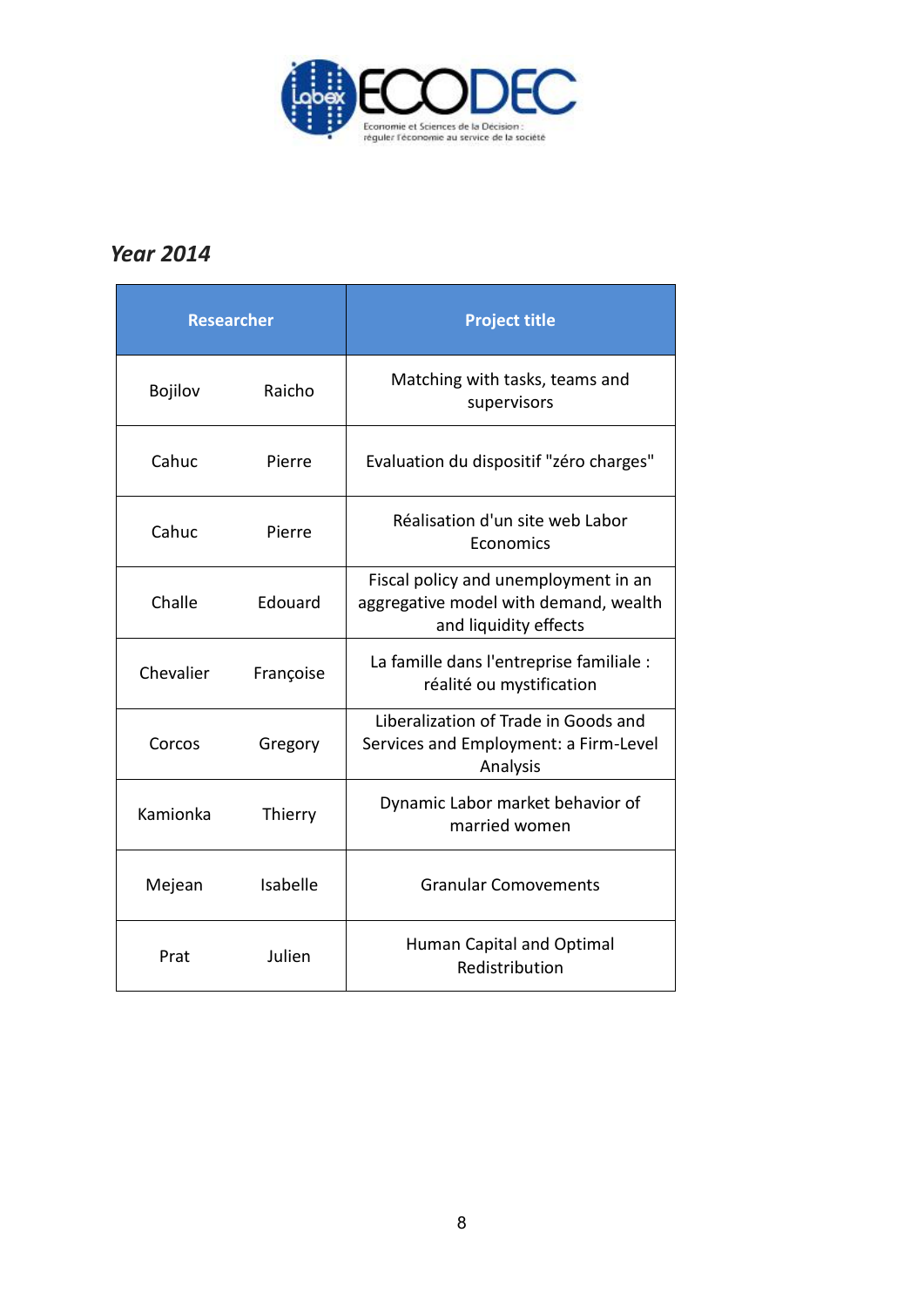

### *Project Descriptions*

**Project title: The Determinants of the Quality of the Employer-Employee Match and the Relevance of Past Experience Principal investigator: Raicho Bojilov (Ecole Polytechnique)**

Employees often learn about their ability while working and this learning, along with pay incentives, determines employment outcomes, such as labor turnover. As long as worker ability is at least to some extent firm-specific, the firm may be able to capture part of the surplus. I investigate how considerations about the quality mix shape pay policy and profits within a structural model of effort choice, symmetric learning about match quality, and turnover. The results show that labor turnover is a major channel through which incentives affect profits and individual welfare. Then, we study three classes of contracts: (1) compensation depends only on current output; (2) compensation depends also on past output; (3) compensation depends on all available information and may vary with tenure. The results indicate that experimentation to improve the quality mix is a primary concern that affects the optimal contracts in the three classes. Experimentation requires high turnover which is also associated with the destruction of accumulated specific human capital. The tradeof between experimentation and the accumulation of specific capital determines the characteristics of the optimal contract. Finally, we show that ignoring the presence of Bayesian learning leads to biased estimates of the effects of incentives on effort. This work has continued and improved the line of research in my dissertation.

### **Project title: Matching with tasks, teams and supervisors Principal investigator: Raicho Bojilov (Ecole Polytechnique) Co-author: Alfred Galichon (Sciences Po)**

Many economic problems involve markets with supply and demand restricted to a unit of an indivisible good. One of the more important examples is occupational choice. Models of discrete choice and selection, such as the famous Roy model, have been applied often to the empirical analysis of such problems. While having important advantages, they do not allow one's choice to affect others, and the specification of rewards rules out price effects. The theory of one-to-one matching with transferable utility provides an alternative framework which relaxes both restrictions. Our paper provides closed-form solution to a bipartite matching problem with transferable utility when sorting occurs on multiple dimensions in the presence of unobserved heterogeneity. Closed-form formulas make it computationally easy to solve problems that involve a large number of matches and characterize the associated equilibrium. They also allow for quantitative predictions about the sorting that will occur and how it evolves as the complementarity on various dimensions changes or the variation in the characteristics of the matching populations changes. Moreover, we use them to evaluate the contribution of sorting to social welfare in equilibrium and decompose the impact of changes in structural parameters on individual welfare into selection and price effects. One can also use the formulas as the basis for asymptotic analysis and hypothesis testing.

We apply the econometric framework to the analysis of occupational choice for the 1979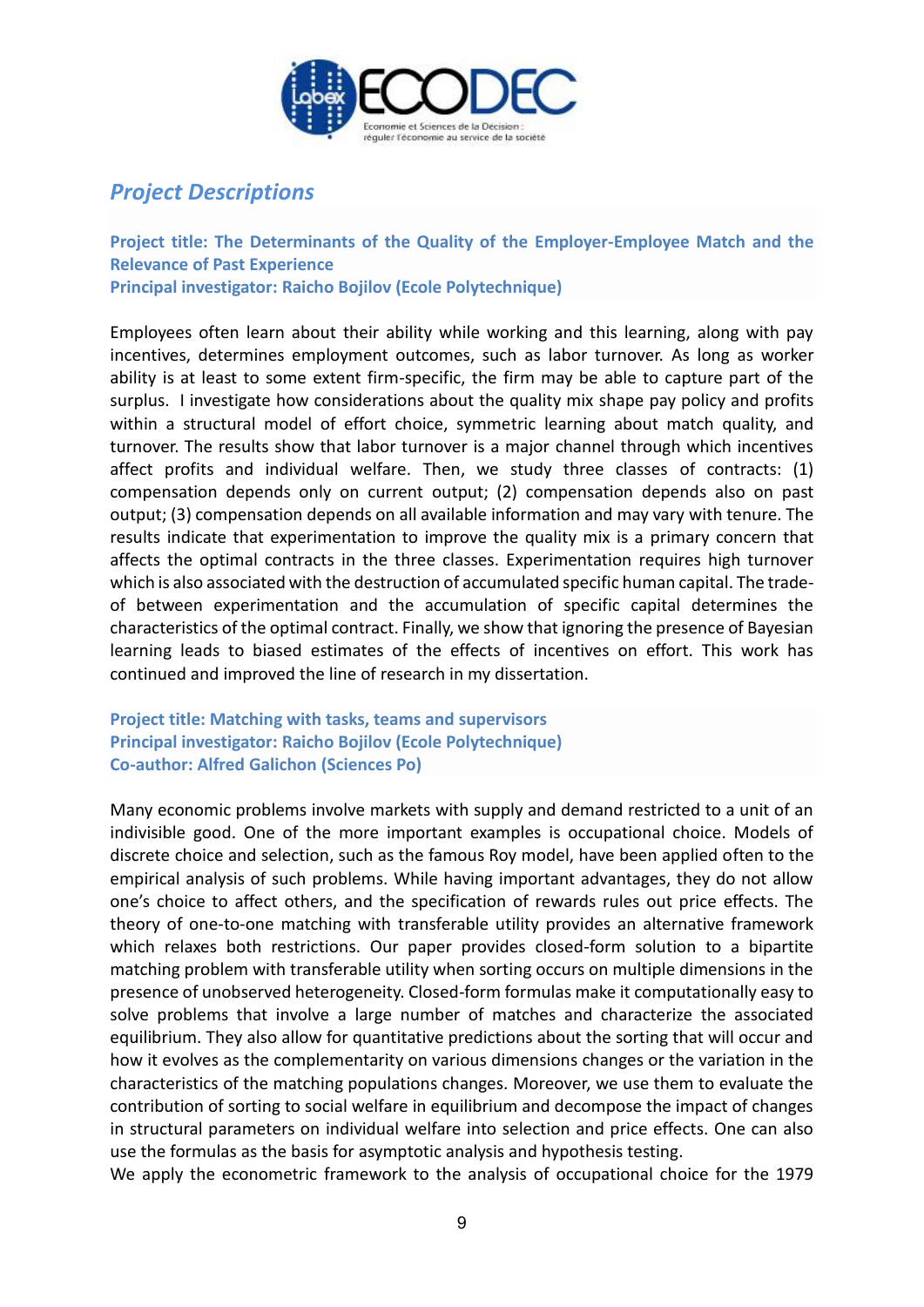

cohort of the NLSY. The results indicate that occupational choice of college graduates depends significantly on unobserved heterogeneity. Furthermore, sorting takes place on several dimensions, including cognitive, socioeconomic, degree of work abstraction and manual requirements. We also show that worker's welfare depends largely on the compensation provided by the firm rather than alternative sources like non-pecuniary rewards. The closedform solution allows us to quantify how changes in model parameters affect equilibrium outcomes through price effects and sorting effects. Finally, we characterize the marginal rates of substitution and the overall gains from sorting at the equilibrium.

We plan to extend our work to team formation and scheduling within firms and use the personnel records of a large call center company.

**Title of the project: Age and contractual dualism Principal investigator: Pierre Cahuc (CREST-ENSAE) Co-authors: Franck Malherbet (CREST affiliate and professor at Université de Rouen) and Olivier Charlot (Professor at Université Cergy-Pontoise).**

Over the last decades, many Europeans countries have favored reforms that have promoted the emergence of dual employment protection which can be broadly defined as the coexistence of both long-term contracts, which benefit from stringent protection, and shortterm contracts with little or no protection. It is often argued that this combination creates labor market segmentation, traps workers in a recurring sequence of frequent unemployment spells, favors unequal repartition of risk between workers and enhances inequalities. In particular, two-tier systems create excess labor turnover as they increase the incentives to create temporary rather than permanent jobs, reduce job destruction for stable jobs, but increase churning for temporary jobs. For instance in countries with stringent legal constraints on the termination of permanent jobs, such as France or Spain, it turns out that about 90% of entries into employment are in temporary jobs with very short duration (on average less than one month and a half in France). If excess labor turnover and its consequences are a concern for the economy as a whole, the dramatic spread of temporary jobs is even more a concern for young/less experienced workers as they are more likely to be negatively affected by the adverse effects of dual employment protection.

The purpose of this project is to build on and extend Cahuc, Charlot and Malherbet (2012) in order to investigate the differentiated impact of EPL on firm's recruitment strategies by age in a setup with temporary and permanent jobs. We are not aware of any contribution that has studied this issue which is nonetheless very important for many European countries.

The model will be estimated and calibrated on French data and other European countries if possible.

*Report on the project: First, we continued to work on the model of Cahuc, Charlot and* Malherbet (2012) to ensure that this model fits the empirical facts. The new version of the model has been submitted to the International Economic Review and presented in various conferences and seminars. Then, we worked on the calibration of the model where individuals are differentiated by age. It turned out that this model was too complicated to solve and to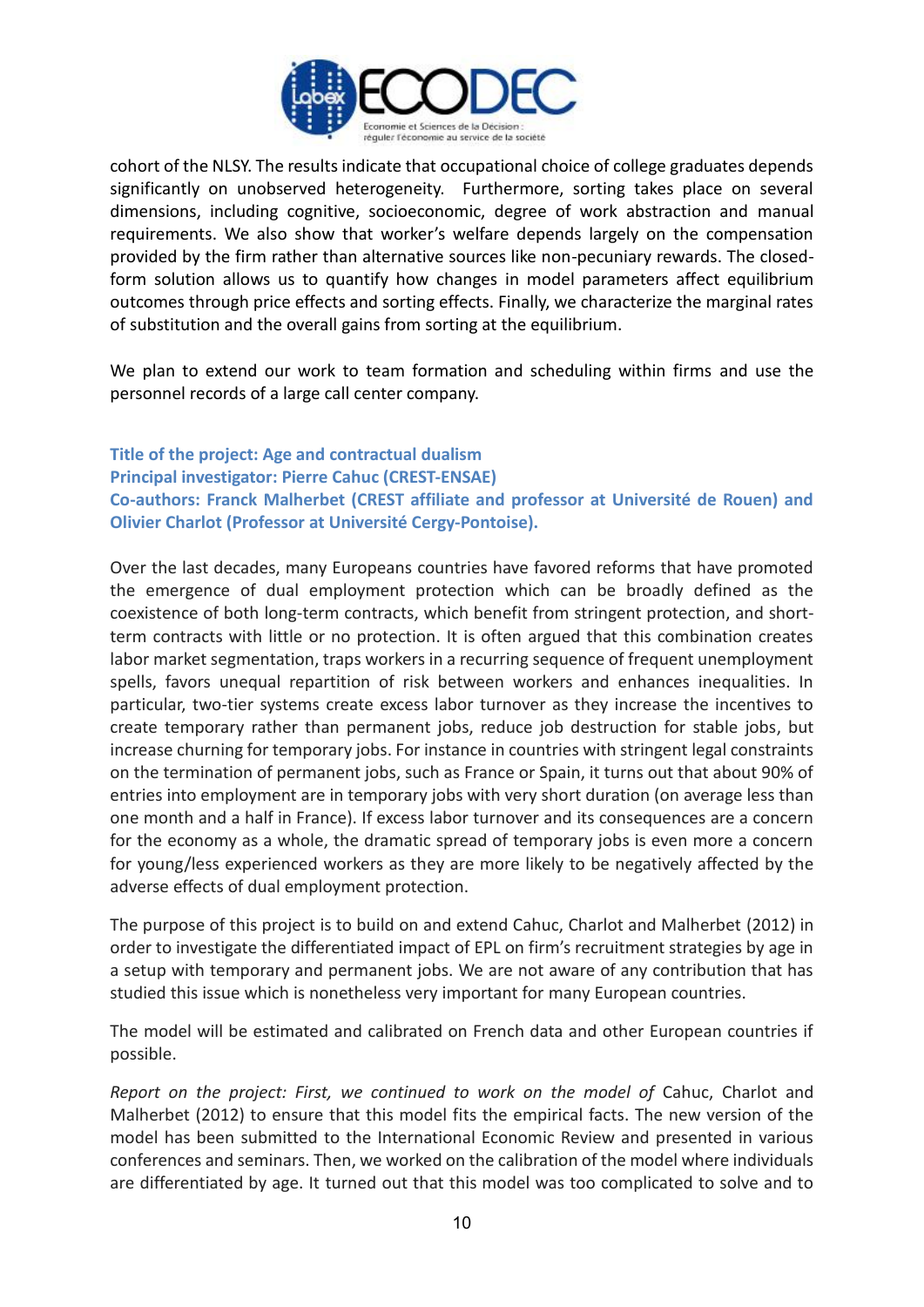

provide interesting predictions. Accordingly, we decided to elaborate a new model, in which productivity shocks follow a Brownian motion instead of a Poisson arrival rate. We work on this project with Julien Prat. This new way to represent productivity shocks allows us to reproduce the empirical relation between seniority and separation rates which is crucial to study the unemployment rate of young workers. The model has been written. We are starting to simulate and to estimate the model. We hope to have a first version in December 2014.

**Project title: Etude du dispositif "zéro charges" entreprises moins de 10 salariés Principal investigator: Pierre Cahuc (CREST-ENSAE) Co-authors: Thomas Le Barbanchon (CREST-ENSAE), Stéphane Carcillo (Université Paris 1, OCDE)**

In this research, we evaluate the effect of hiring credits during the Great Recession. More precisely, we study a program called "zero charges", implemented in 2009 in France and targeted at low-wage workers in firms with less than 10 employees. In such eligible firms, the hiring credit reduced by 12% the labor cost of a new hire at the minimum wage level. We find that such program was actually effective at boosting employment during the Great Recession.

**Project title: Precautionary saving and aggregate demand Principal investigator: Edouard Challe (Ecole Polytechnique) Co-authors: Julien Matheron (Banque de France), Xavier Ragot (Paris School of Economics) Juan Rubio-Ramirez (Duke University)**

Our current research studies the ways in which precautionary savings interacts with the business cycle. In a typical recession, households face greater individual income risk, chiefly a greater risk of falling into unemployment or to remain unemployed. In the face of this risk, they are likely to raise their "buffer-stock" of wealth to provide for future rainy days, i.e., they raise precautionary savings. Whilst this reaction is optimal at the individual level, economywide this is likely to translate into a significantly lower level of aggregate consumption demand. This lower level of aggregate consumption in turn worsens the initial contraction and further deteriorates labour market conditions. Our research aims at constructing and empirically estimating macroeconomic models where this amplification mechanism is at work. This is acknowledged to be a challenging task, because the current models that incorporate the precautionary motive are typically not "tractable", i.e., they are to complicated to be estimated. Our current work aims to construct tractable versions of precautionary savings models that can be taken to the data, so that the role of precautionary saving as a propagator of the business-cycle can be quantitatively evaluated. This investigation suggests, for example, that the precautionary motive amplifies the fall in aggregate consumption in a typical recession by about 35% (relative to an economy where the precautionary motive would be shut down)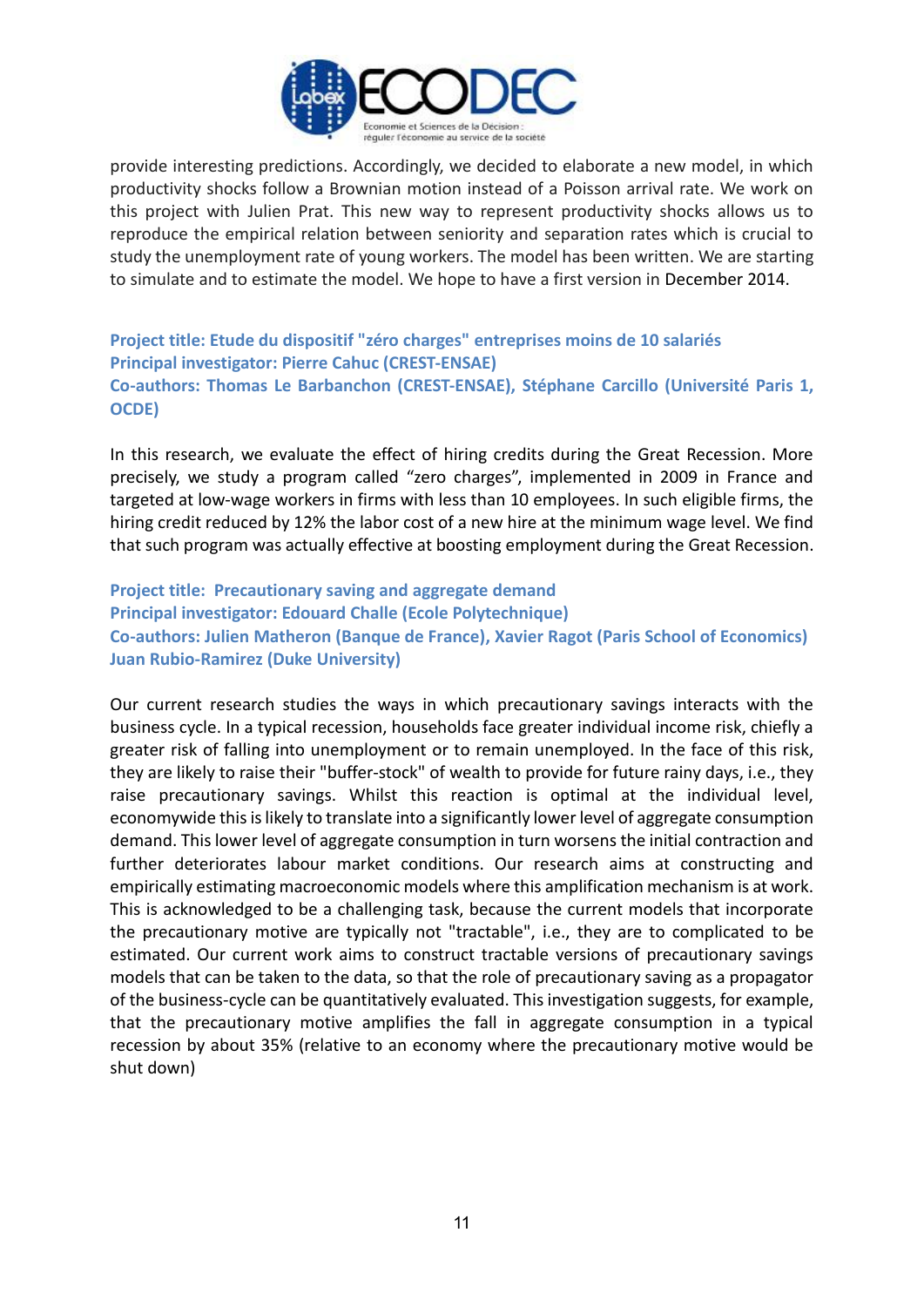

**Project title: Liberalization of Trade in Goods and Services and Employment: a Firm-Level Analysis Principal investigator: Gregory Corcos (Ecole Polytechnique)**

**Other co-authors: Andrea Ariu (UC Louvain), Holger Breinlich (University of Essex), Giordano Mion (University of Surrey)**

This project aims to analyze the impact of goods trade liberalization on services trade and its effects on employment and workforce composition.

The project has the following objectives. First, using matched balance sheet and trade data for Belgium in 1995-2005, we will document patterns of goods and services trade at the firm-level. Preliminary results show a significant correlation between firm-specific measures of services trade costs and individual goods exports, and vice-versa, even when controlling for standard determinants of individual trade flows. The same pattern holds for imports. We will further document patterns in employment and skill composition.

Second, we will offer some microfoundations for the complementarity between goods and services trade at the firm level.

The last part of our project will focus on labor market implications. Using firm-level data on employment and some measures of workforce skill composition, we will investigate the impact of these cross-product trade effects on labor demand by skill. In particular, we will exploit heterogeneity across origin and destination countries in trade costs, as well as some trade reforms, to isolate the effects of changes in firms trading status (such as goods-only exporter to goods and services exporter).

The project has been presented at the "Global Challenges" Conference in Milan, June 2014.

**Project title: Dynamic Labor market behavior of married women Principal investigator: Thierry Kamionka (CREST-ENSAE) Co-author: Cyriaque Edon (University of Abomey Calavi)**

We jointly model participation to the labor market, employment, wage and working time decisions of women who live in couple using a dynamic model. In this paper we analyze the labor supply of married or cohabiting women in France at the intensive and extensive margins. We estimate for the period going from 1994 to 2001 a dynamic multivariate model with random effects using the ECHP (European Community Household Panel). The error terms of the equations of the model can be correlated. Each of these error terms can be auto correlated allowing shocks on one of the components of the model to have an impact on all the error terms of the model the next periods. Individual effects, one for each equation, can be correlated allowing, for instance, women who have high preferences for participation to have low preferences for part time work. The model is estimated using simulated maximum likelihood estimator. The initial conditions problem is taken into account. These components of women labor supply behavior are characterized by a significant state dependence. Our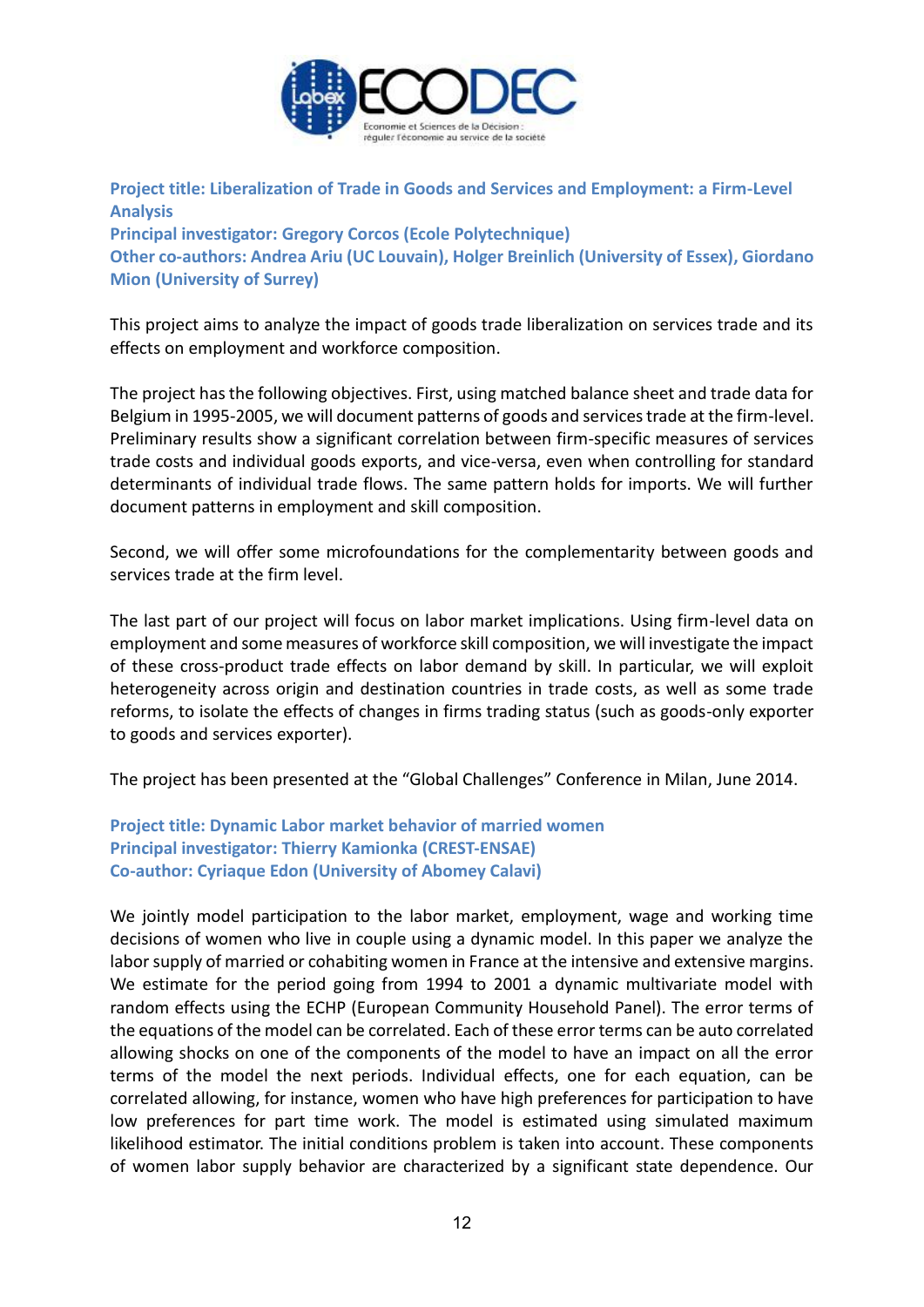

results suggest that these components of labor supply cannot be modeled separately. The results illustrate that the most recent state on the labor market can be more informative than some components of observed heterogeneit

**Project Title: The residential status (owner or renter) and the individual labor market mobility.** 

**Principal investigator : Thierry Kamionka (CREST-ENSAE)**

This research consists to study the link between the residential status (owner or renter) and the individual labor market mobility. We want to study the impact of residential status on the unemployment spells (duration, frequency, reemployment probability and employment stability). The impact of residential status on individual labor market mobility is a determinant of the efficiency of public policies who aim to favor the access to housing ownership. The project is still in process. We work on data between 1994 and 2001.

**Project title: The effect of the generosity of unemployment insurance and counseling on job finding rate and match quality Principal investigator : Thomas Le Barbanchon (CREST-ENSAE) Co-authors : Sylvie Blasco (CREST/Université du Mans)**

Discussions between Pôle Emploi (French Employment Agency) and Insee (National Institute for Statistics and Economic Studies) for the delivery of data basis on French unemployment figures are still in process. As soon as we get this information, we will be able to study whether a more generous unemployment dole or a more intensive personalized support to unemployed persons allows these persons to find a better quality job. Apart from Le Barbanchon (2012) and Crépon (2013), this question has never been examined with French unemployment data.

**Project title: Who benefits from UI finance? Principal investigator : Franck Malherbet (CREST-ENSAE and Université de Rouen) Co-authors : Pierre Cahuc (CREST, Ecole Polytechnique), Marc Ferracci (CREST -ENSAE and Université de Nantes), Francis Kramarz (CREST-ENSAE)**

Our project is dedicated to provide a better understanding of the relationship between the Unemployment Insurance System (UIS) and the very nature of the French labor market. In this perspective we have used the methodology developed by by Abowd, Kramarz and Margolis (1999) to understand in the data the contribution of the workers' and firms' to the deficit of UI. To undertake this analysis, we have used matched data from the Fichier National des Assedic (for the workers) and Ficus (for the firms) to create, to the best of our knowledge, the first database with matched employee-data sources dedicated to the evaluation of the contribution of the firms/workers to the UIS. The data cleansing and mining are expected to be completed within the next months though a series of early statistics are readily available. On this basis, we have developed a theoretical framework that borrows from the search and matching literature in order to capture the salient features of the data and to run counterfactual policy experiments.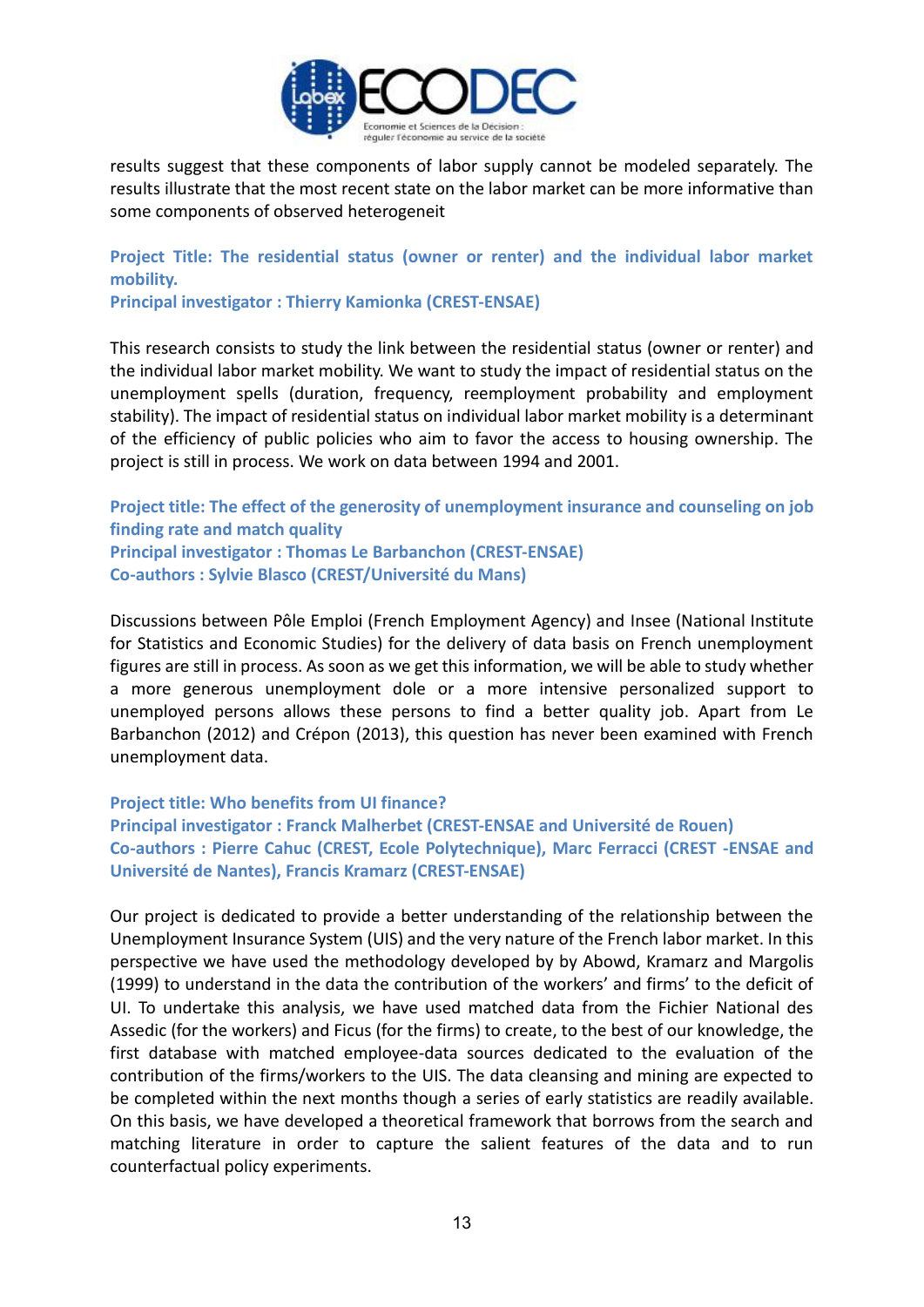

**Project title: Trade networks and the volatility of exports Principal investigator: Isabelle Mejean (Ecole Polytechnique) Co-authors: Francis Kramarz (CREST-ENSAE), Julien Martin (Université Catholique de Louvain)**

Does the magnitude of aggregate fluctuations depend on the microeconomic structure of an economy? In the recent period, there has been a renewed interest for this long standing question. Gabaix, 2011 shows how aggregate fluctuations can be generated by idiosyncratic shocks to the largest firms in the economy, whenever the distribution of firms is fat-tailed. The aggregate impact of idiosyncratic shocks is further amplified in the presence of firm-to-firm linkages that help propagate shocks. According to di Giovanni, Levchenko, and Mejean, 2014, a substantial share of the macroeconomic volatility is due to such``granular'' fluctuations.

One limit of this literature is that the volatility of shocks that individual firms face as well as the structure of the economy in which firms operate are both considered as given. Implicitly, each individual producer is hit by idiosyncratic supply shocks the volatility of which is exogenously given. And the structure of the economy determines the extent to which these supply shocks wash out at the aggregate level. This paper instead introduces the possibility that the volatility of individual sales is driven by a combination of supply and demand shocks. In the presence of idiosyncratic demand shocks, the way individual firms spread out their sales across potential buyers matters for their volatility. In particular, firms with more diversified sales (across buyers) hedge against idiosyncratic demand risk. Heterogeneity in the structure of buyers' portfolios thus translates into an heterogeneity in individual volatilities that will further affect aggregate fluctuations in a granular world.

We study how idiosyncratic demand shocks affect individual and aggregate volatility using highly detailed panel data on trade networks. A useful feature of our data is that our records include the identity of both trade partners; the exporting and the importing firm. For each French exporter, we observe the allocation of sales over its full portfolio of foreign customers and the way it evolves over time. Essential for our approach, we are able to identify when an importer buys goods from several French firms, i.e. the extent to which trade networks are "connected''.

We start with the structure of trade networks as observed in 2005. For each individual exporter, we observe the degree of diversification in sales across foreign partners, a measure of exposure to idiosyncratic demand risks. In the data, we show that the amount of heterogeneity in the structure of exporters' trade networks is huge. We also show that more diversified firms tend to display less volatility, on average. In addition, trade networks are shown to be strongly connected, inducing covariance in sales across firms. Firms that share the same buyer face the same demand shocks. Moreover, sharing a buyer creates an indirect link between exporters, that could help propagate shocks. We study these indirect links in detail and show that their number and intensity is correlated with the covariance of sales across firms. We discuss theoretically and empirically how the low level of diversification as well as the connectedness of trade networks generate ``granular'' fluctuations in bilateral exports. Our data do not make it possible to identify trade networks in the domestic market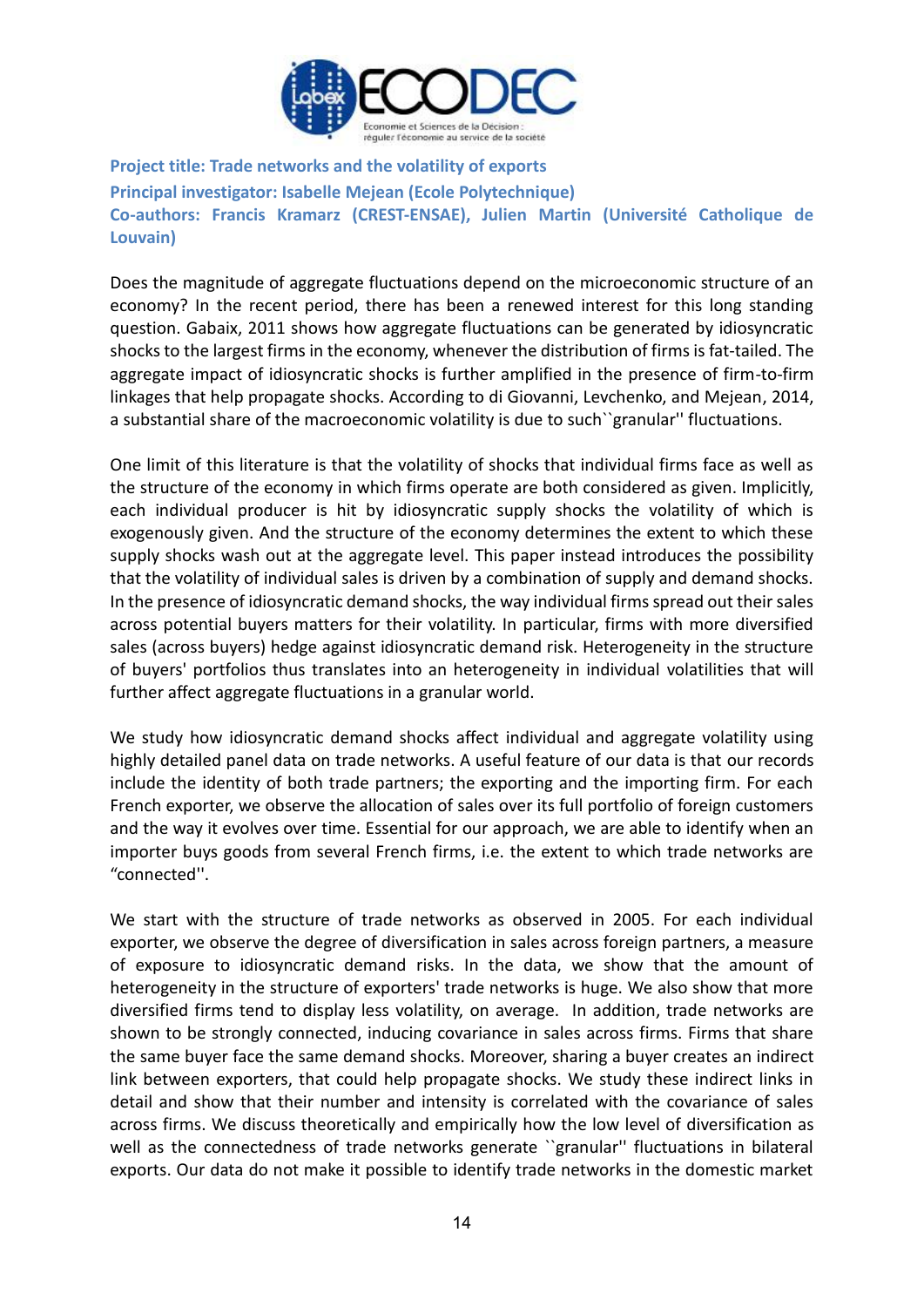

of French firms. However, Canals et al. 2007 and di Giovanni and Levchenko, 2012 argue that the ``granular'' dimension of aggregate fluctuations is likely to be much more pronounced for export activities. Indeed, the self-selection of firms into export markets makes the distribution of firms selling abroad even more fat-tailed. This suggests that our estimates of how the absence of diversification across buyers generate aggregate fluctuations is an upper limit of what we would observe in total sales.

In the next step, we plan to estimate a structural model of connections between exporters and importers to model and simulate economies with differing structures of such networks.

### **Project Title: On the Provision of Insurance Against Search-Induced Wage Fluctuations Principal investigator: Jean-Baptiste Michau (Ecole Polytechnique)**

This paper investigates the provision of insurance to workers against search-induced wage fluctuations. We rely on numerical simulations of a model of on-the-job search and precautionary savings. The model is calibrated to low skilled workers in the U.S.. The extent of insurance is determined by the degree of progressivity of a non-linear transfer schedule. The fundamental trade-off is that a more generous provision of insurance reduces incentives to search for better paying jobs, which is detrimental to the production efficiency of the economy. We show that progressivity raises the search intensity of unemployed worker, which reduces the equilibrium rate of unemployment, but lowers the search intensity of employed job seekers, which results in a lower output level. We also solve numerically for the optimal nonlinear transfer schedule. The optimal policy is to provide almost no insurance up to a monthly income level of \$1450, such as to preserve incentives to move up the wage ladder, and full insurance above \$1650. This policy halves the standard deviation of labor incomes, increases output by 2.4% and generates a consumption-equivalent welfare gain of 1.3%. Forbidding private savings does not fundamentally change the shape of the optimal transfer function, but tilts the optimal policy towards more insurance at the expense of production efficiency.

There is no doubt this paper will generate controversy, but it makes sense. Suppose that workers do not like fluctuations in their wages as they move from job to job. Clearly, they would like to obtain insurance against such fluctuations. But if they get it, a moral hazard problem arises whereby they would not search hard enough for a new job if their current one has low pay before insurance. Such an economy would have a poor allocation of resources, as output could be higher with better job matches. The solution appears to be that low-wage jobs should not be insured at all, to preserve incentives for search.

People will object that this provides no insurance to the most vulnerable. We need to define vulnerable here. The common definition would be low-skilled workers who can only obtain low wage jobs. This is not what this paper is about. People who lost out in the life-lottery because they were born with fewer skills or in an environment that is less conducive to accumulate skills should obtain a different type of insurance, likely through social welfare. What this paper is about is how typically young workers bounce around from job to job until they find the right match. You want to provide them some insurance while giving the right incentives to search. And sometimes this involves not giving insurance.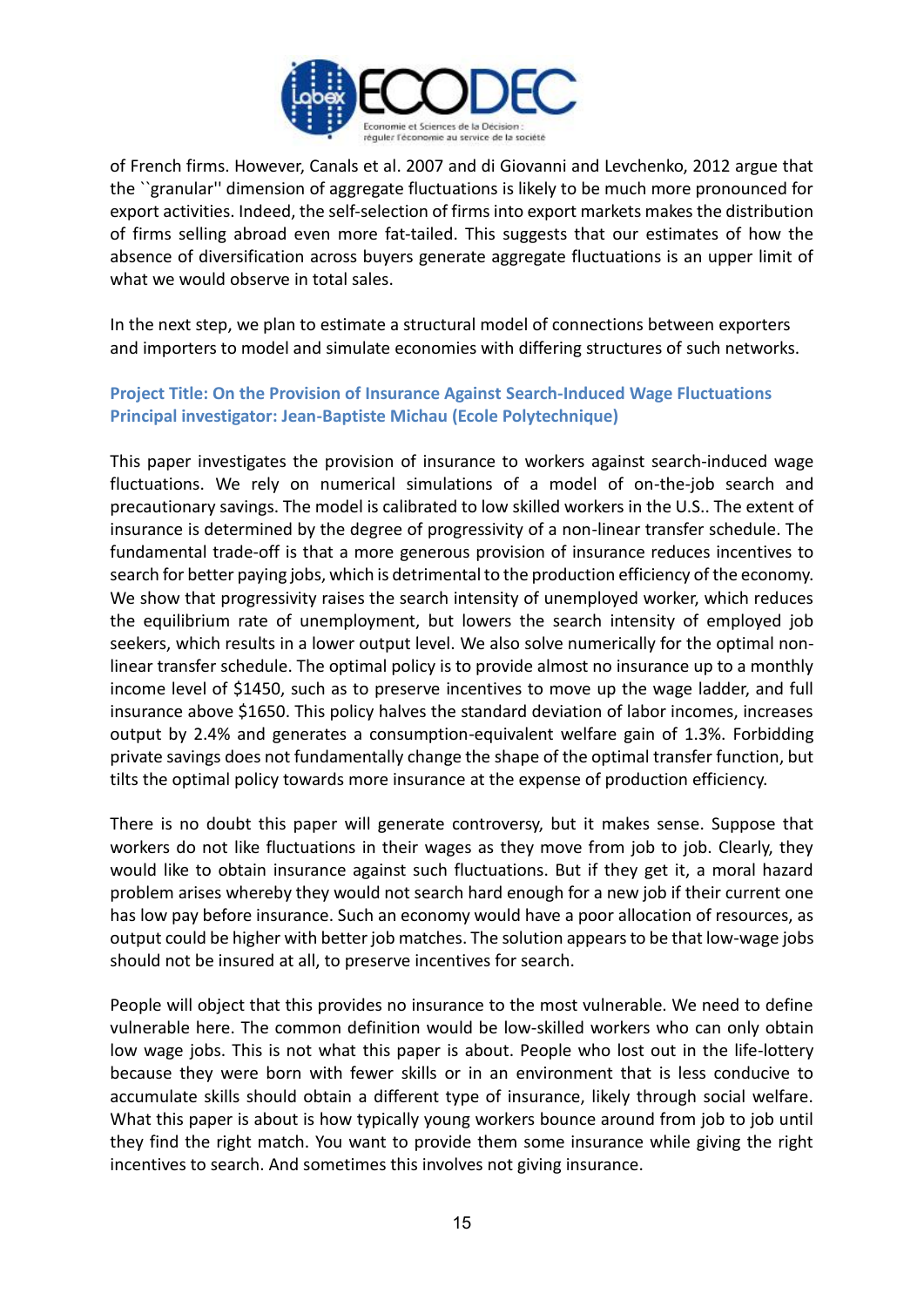

### **Project title: Human Capital and Optimal Redistribution Principal investigator: Julien Prat (CREST-ENSAE) Co-authors: Winfried Koeniger (St Gallen Business School)**

Over the last year, we have been studying how contracts are affected by learning on the job. In most occupations, productivity depends as much on training as on effort. Young workers may be highly motivated, they will nonetheless find it difficult to match the efficiency of their experienced colleagues. As the saying goes, practice makes perfect. The importance of learning-by-doing has long been recognized in the literature on human capital. Yet, its implications for agency problems remain largely unexplored. Our research shows that human capital accumulation reinforces the power of incentives, thereby enabling employers to better insure their workers.

This research has been presented at the following seminars/conferences: University of Nottingham (February); CERGE-EI, Prague (February); University of St. Gallen (May); North American Meeting of the Econometric Society, Minneapolis (June); Federal Reserve Bank of Minneapolis (June)

### **Project title: Microfoundation of Labor Market Institutions Principal investigator: Julien Prat (CREST-ENSAE)**

The question of whether and how much to redistribute between agents with different income and wealth is of paramount importance for most societies. The seminal contribution by Mirrlees (1971) outlined a rigorous framework to answer this normative question, based on the trade-off between equality and incentives. In that framework redistribution is constrained by its disincentive effect.

In ongoing research with Winfried Koeniger (St Gallen Business School), we build on Mirrlees (1971) and the subsequent literature on optimal taxation in order to analyze the problem of optimal redistribution in a model with human capital. Our analysis is motivated by empirical observations for OECD countries that redistribution correlates with educational attainment. This pattern suggests that the level of human capital affects the optimal amount of redistribution.

We tackle the question with a model of family dynasties in which each generation is fully altruistic. The working-age generation decides how much to consume, to bequeath in terms of bonds and to invest into human capital of their offspring. Bequests and human capital are observable but the ability of each generation is not.

We show that, under common assumptions about preferences and technology, human capital reduces the informational rents of high ability types and relaxes the incentive constraints. Since parents do not take this externality into account when choosing how much to invest into their children, the model provides a rationale for education subsidies.

We have almost completed the theoretical investigation of the model and are currently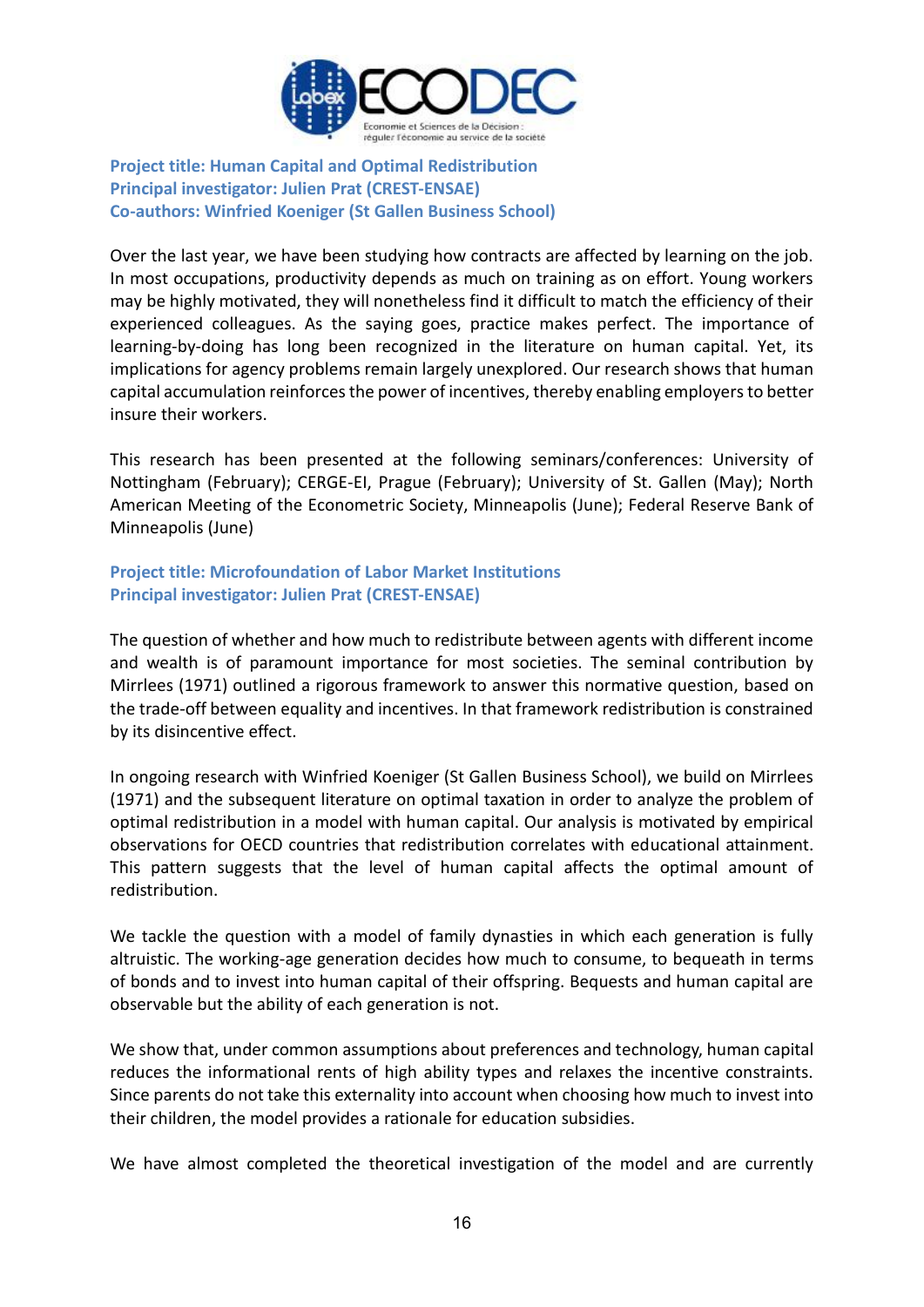

working on its numerical analysis. Calibrating the model will allow us to quantify the optimal size of the education subsidies. Since we have already written the main code, we are now searching for realistic parameter values. We hope to be able to produce a working paper before the end of this year.

**Project title: Local labor market: new evidence using data on jobseekers' applications Principal investigator: Roland Rathelot (CREST-ENSAE) Co-author: Iona Marinescu (University of Chicago)**

The conventional wisdom is that we can reduce unemployment by relocating job seekers and jobs closer to each other. However, intervention may not be necessary if job seekers relocate of their own accord. Using data from the large job board CareerBuilder.com, we estimate that a 5 miles increase in distance between the ZIP codes of a job seeker and a vacancy decreases the application probability by 22%. Using this estimate together with a new theoretical model, we find that optimally relocating job seekers would decrease unemployment by at most 5%, implying that geographic mismatch is a negligible driver of US unemployment.

A revised working paper is in process. "Mismatch Unemployment and the Geography of Job Search".

**Project title: Sales careers, pay structure Leaders of the projects: Dominique Rouziès (HEC), Michael Segalla (HEC) Co-author: Moumita Das (HEC)**

We are interested in the idea that successful firms need to attract and retain talented employees and are curious about patterns of career mobility across organizations. For example, why do firms value one career path rather than another?

It is important to understand how companies value changing jobs, firms, or industries as it is costly to recruit and train talented employees. It is also important to understand employee engagement since it has an impact on career security. Our empirical research is based on a multi-year, French national database of employment data that we were able to access in April 2013.

First Project: Drawing on human capital theory, we specify a model examining the influence of job, firm and industry experience on the paychecks drawn by more than 76,000 salespeople and 13,000 sales managers over 17 years in France. This is the first time, to the best of our knowledge, that research is being conducted on longitudinal and exhaustive data pertaining to sales careers. This makes our project unique. The combined areas of sales career history, sales compensation, sales and marketing organizational value are virgin territories in research terms, so the publication potential in marketing and management journals appears substantial. As such, this research will make an important contribution to our understanding of sales human capital.

Second Project: Beyond this first project, we are investigating a second path related to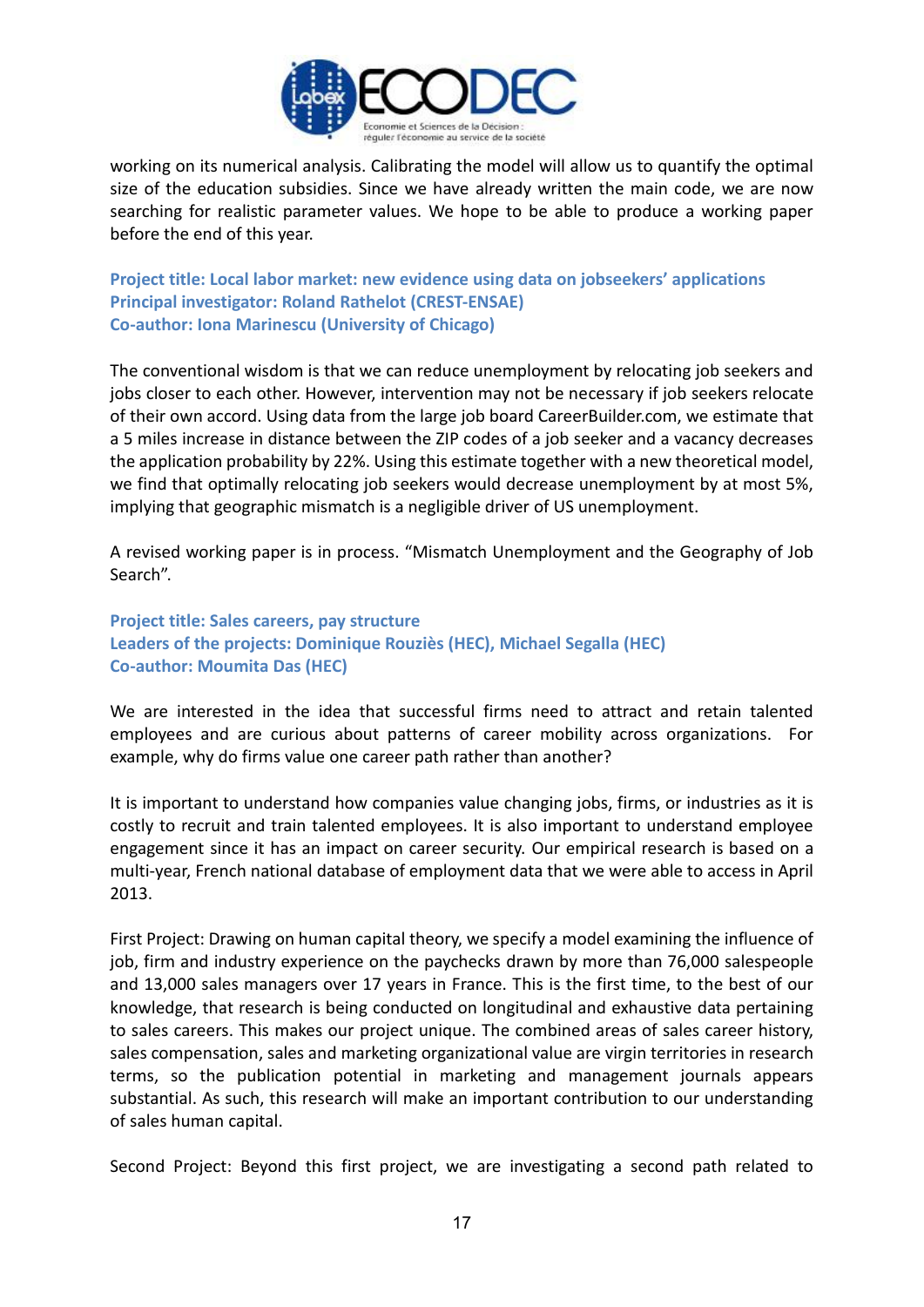

occupational concentration and its effect on sales pay dispersion, a topic with many theoretical and managerial implications.

Third Project: Moreover, we have a third very exciting project examining the way firms value their sales organizations. Given the increased emphasis on tighter linkages with customers, there is a need for research that examines how firms organize their selling efforts and how different modes of organizing affect performance. We have been given access to Hay Group data (forthcoming September) to complete these analyses.

Fourth Project: We are interested in building a new model of employee engagement which we started with the Labex Secure Career Workshop held at HEC In January 2014. The working papers are being developed for a special issue in an international journal to be announced later this year.

### *5 Invited professors*

- Winfried Königer (London University) 10/03/ 13 au 15/03/13 : work on the project « Microfoundation of Labor Market Institutions » with Julien Prat
- Julien Martin (Université du Québec) 13/06/14 au 31/07/14: work on the project « Trade Networks and the volatility of exports » with Isabelle Méjean.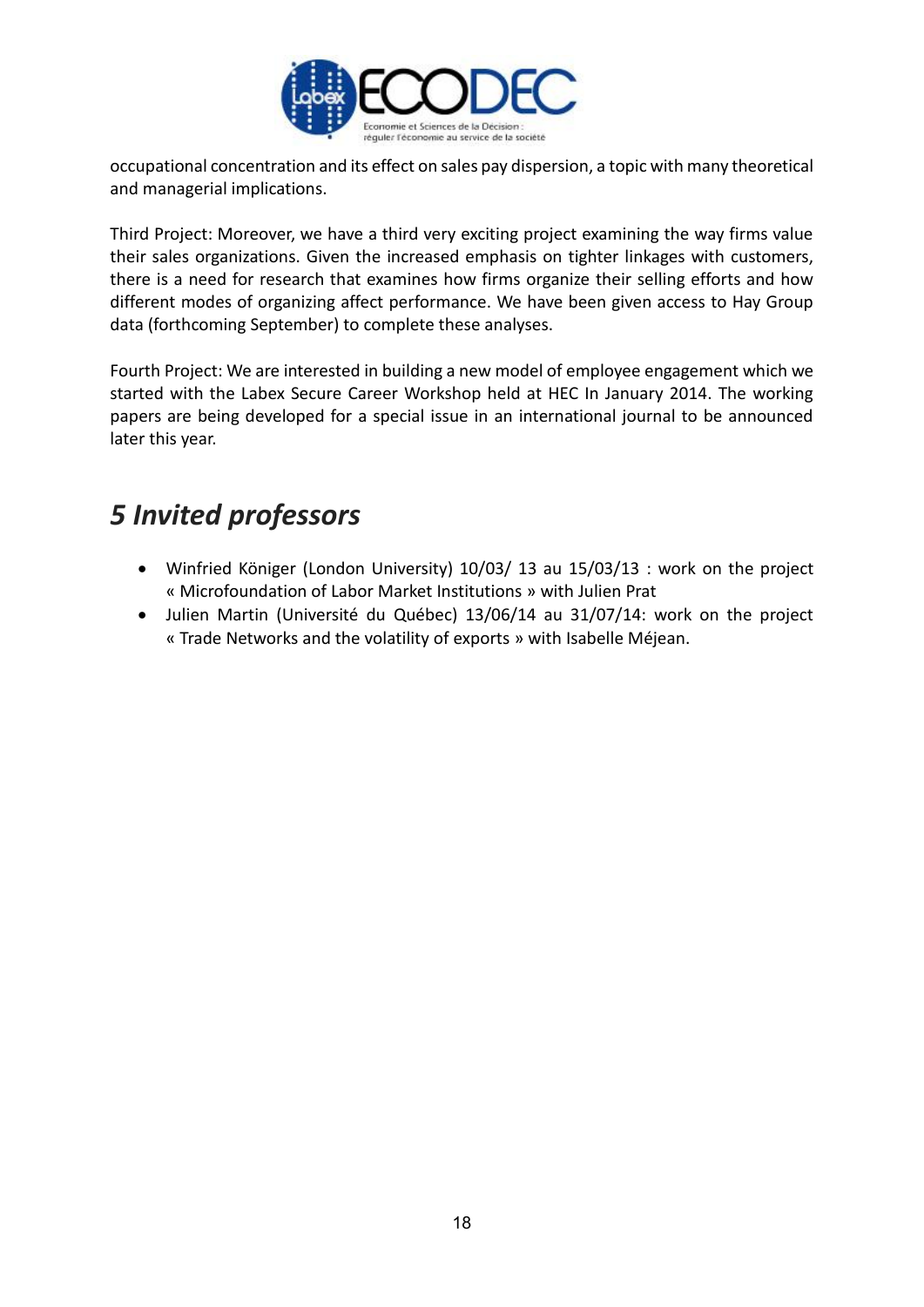

# *6 PhD and postdoc grants*

| <b>Name</b>       | <b>Surname</b> | <b>Contract</b><br>typ | <b>PhD Subject/Research subjects</b>                                                                   |
|-------------------|----------------|------------------------|--------------------------------------------------------------------------------------------------------|
| <b>ANDRF</b>      | Mathias        | PhD                    | <b>Risk and Uncertainties in Economics</b><br>of Education                                             |
| <b>GODARD</b>     | Mathilde       | PhD                    | Health costs of Insecure careers and<br>mobility on the labour market                                  |
| <b>KESHAVARZ</b>  | Ali            | PhD                    | Human Capital Mobility & Firm<br>Performance                                                           |
| <b>KESHAVARZ</b>  | Ali            | PhD                    | Competitive Effects of Sales force<br>compensation and Sales force<br>Mobility                         |
| <b>NAVZHYLAVA</b> | Kseniya        | PhD                    | How organisational use of the social<br>media reshapes the interplay<br>between transparency and trust |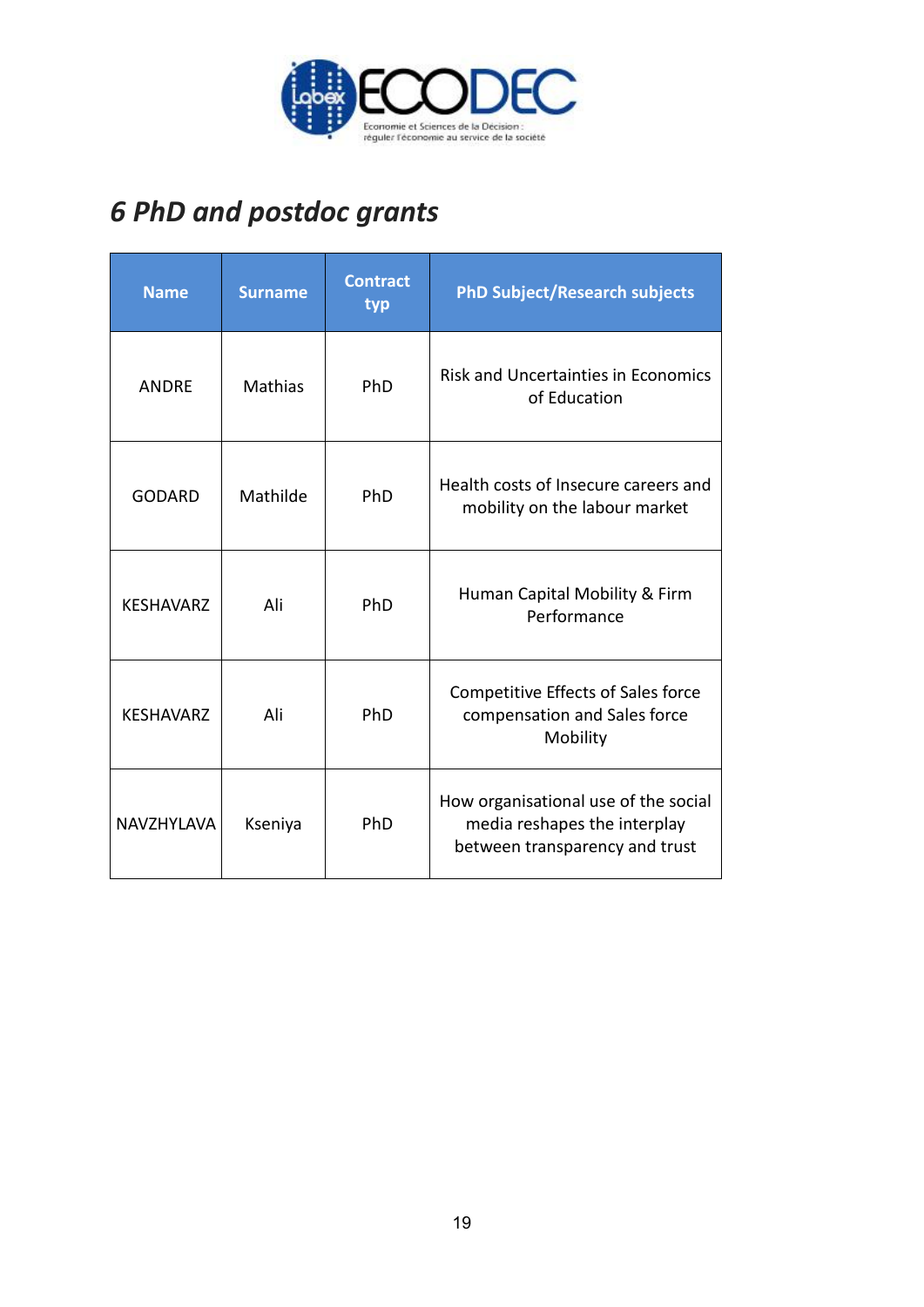

# *7 Conferences*

CREST, Sciences Po and Thema have jointly organized a Search and Matching conference in Paris in June 2013. Invited presentations have been given by Philip Kircher (University of Edinburgh, LSE), Dale Mortensen (Northwestern University and Aarhus University) and Jeffrey Smith (University of Michigan).

**Organizers:** Olivier Charlot (THEMA - University of Cergy-Pontoise) François Fontaine (CREST - University of Lorraine) Franck Malherbet (CREST - University of Rouen) Etienne Wasmer (Sciences-Po Paris) **Date:** June 13, 2013 and June 14, 2013

### **Program**

.

[Equilibrium, Turnover, Firm Growth, and Unemployment](https://sites.google.com/site/crestthemasamworkshop/home/papers/Dale_Mortensen.pdf?attredirects=0)

**Presenter**: Dale Mortensen (Northwestern University)

[Identifying Equilibrium Models of Labor Market Sorting](https://docs.google.com/file/d/0Bxo-tIsWOnNrdGlwbmtQX2lIWnM/edit?usp=sharing)

**Presenter**: Marcus Hagedorn (Institute for advanced studies, Vienna)

**Discussant**: Fabien Postel-Vinay (University of Bristol)

The Macro-dynamics of Sorting between Workers and Firms

**Presenter**: Jeremy Lise (University College London)

**Discussant**: Pierre Cahuc (CREST – Ecole Polytechnique)

- Poster 1: [Truthtelling in matching markets](https://docs.google.com/viewer?a=v&pid=sites&srcid=ZGVmYXVsdGRvbWFpbnxzYW1wYXJpczIwMTN8Z3g6NGM2NjJhMWIyYTEyMTFmZQ) (Jeanne Hagenbach, Ecole Polytechnique)
- Poster 2: [Workers'behaviour and job quality: how taxation can alleviate a hold-up](https://docs.google.com/viewer?a=v&pid=sites&srcid=ZGVmYXVsdGRvbWFpbnxzYW1wYXJpczIwMTN8Z3g6MWJhNGExOWZlZmVmNTBkNg)  [problem?](https://docs.google.com/viewer?a=v&pid=sites&srcid=ZGVmYXVsdGRvbWFpbnxzYW1wYXJpczIwMTN8Z3g6MWJhNGExOWZlZmVmNTBkNg) (Guillaume Wilemme, Sciences-Po)
- Poster 3: [Job search andthe age-inequality profile](https://docs.google.com/viewer?a=v&pid=sites&srcid=ZGVmYXVsdGRvbWFpbnxzYW1wYXJpczIwMTN8Z3g6MmY0MzJjNDhkZDhmZmZhMg) (Petra Marotzke, University of Konstanz)
- Poster 4: Sorting multidimensional types (Ilse Lindenlaub, European University Institute)
- Poster 5: Equilibrium on-the-job search with heterogeneous wage formation mechanisms: Theory and Estimation (Cynthia Doniger, University of Michigan)
	- 20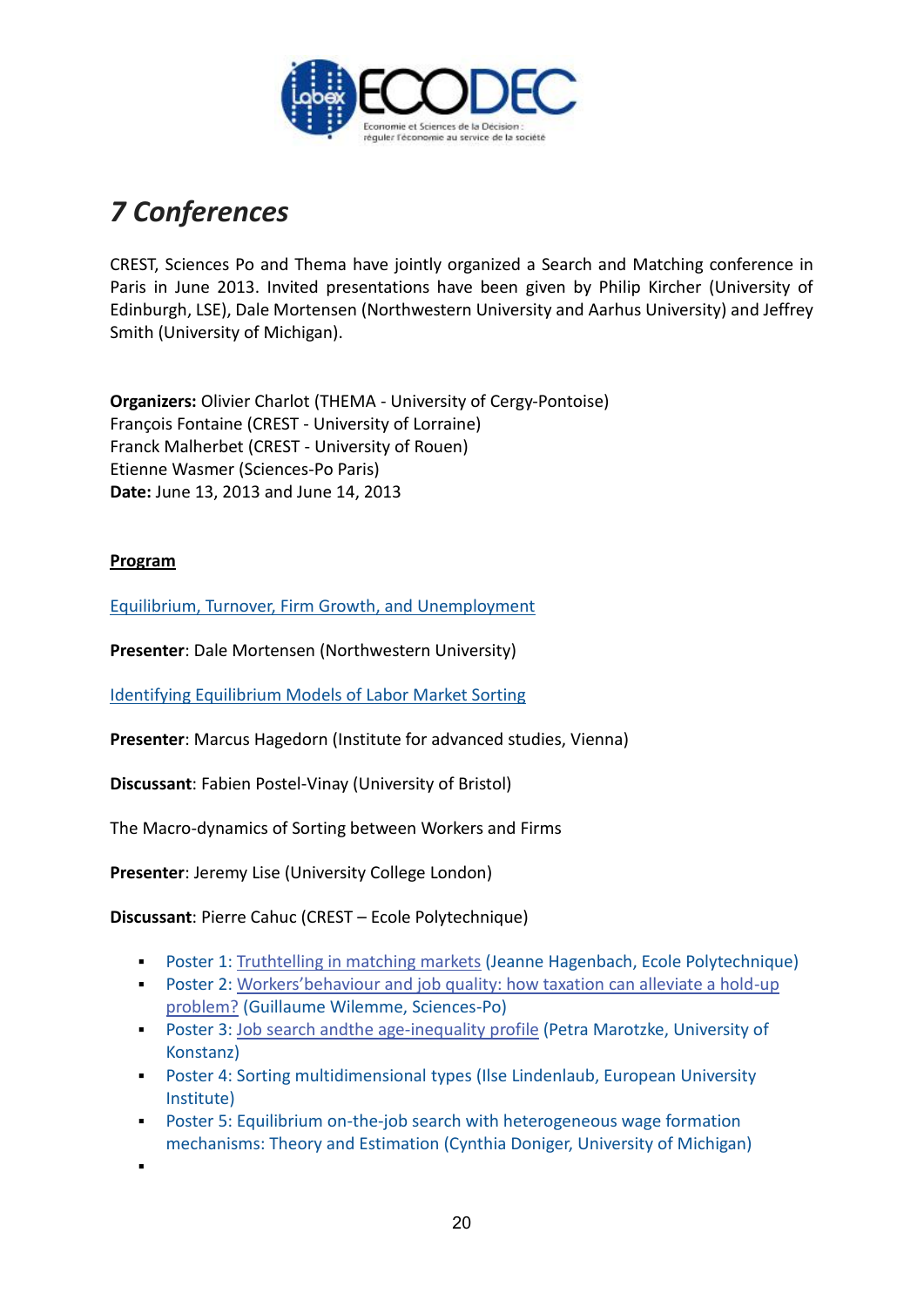

**Poster 6: Productivity Shocks, Optimal Contracting and Wage Dynamics (Thibaut** Lamadon, University College London)

[Equilibrium job search in a system of cities](https://docs.google.com/viewer?a=v&pid=sites&srcid=ZGVmYXVsdGRvbWFpbnxzYW1wYXJpczIwMTN8Z3g6NzQ0NjlhYjRlMzVkOGFjMw)

**Presenter**: Modibo Sidibe (Duke University)

**Discussant**: Manolis Galenianos (Penn State)

[Housing tenure choices with private information](https://docs.google.com/viewer?a=v&pid=sites&srcid=ZGVmYXVsdGRvbWFpbnxzYW1wYXJpczIwMTN8Z3g6NjRmNDdjODkwM2RjY2NhZQ)

**Presenter**: Jonathan Halket (University of Essex)

**Discussant**: Roland Rathelot (CREST)

Two-sided heterogeneity in labor markets

**Presenter**: Philipp Kircher (LSE and University of Edinburgh)

[Mortensen and Pissarides meet Holmstrom and Tirole](https://docs.google.com/viewer?a=v&pid=sites&srcid=ZGVmYXVsdGRvbWFpbnxzYW1wYXJpczIwMTN8Z3g6ODU1ZTVjMThkODA1ZGYy)

**Presenter**: Pietro Garibaldi (Collegio Carlo Alberto)

**Discussant**: Edouard Challe (CREST – Ecole Polytechnique)

[Labor Market Dynamics: A Model of Search and Human Capital Accumulation](https://docs.google.com/file/d/0Bxo-tIsWOnNrNFMtdzZDOU1CWTQ/edit?usp=sharing)

**Presenter**: Greg Veramendi (Arizona State University)

**Discussant**: Jesper Bagger (Royal Holloway College, University of London)

Sorting into Fixed-term vs. Permanent contract

**Presenter**: Priscilla Fialho (University College London)

**Discussant** : Thomas le Barbanchon (CREST)

[Thumbscrew for Agencies or for Individuals? How to Reduce Unemployment](https://docs.google.com/viewer?a=v&pid=sites&srcid=ZGVmYXVsdGRvbWFpbnxzYW1wYXJpczIwMTN8Z3g6N2NjNzMxZjJlYjIyNjNiMA)

**Presenter**: Andrey Launov (Johannes Gutenberg University of Mainz)

**Discussant**: Francis Kramarz (CREST)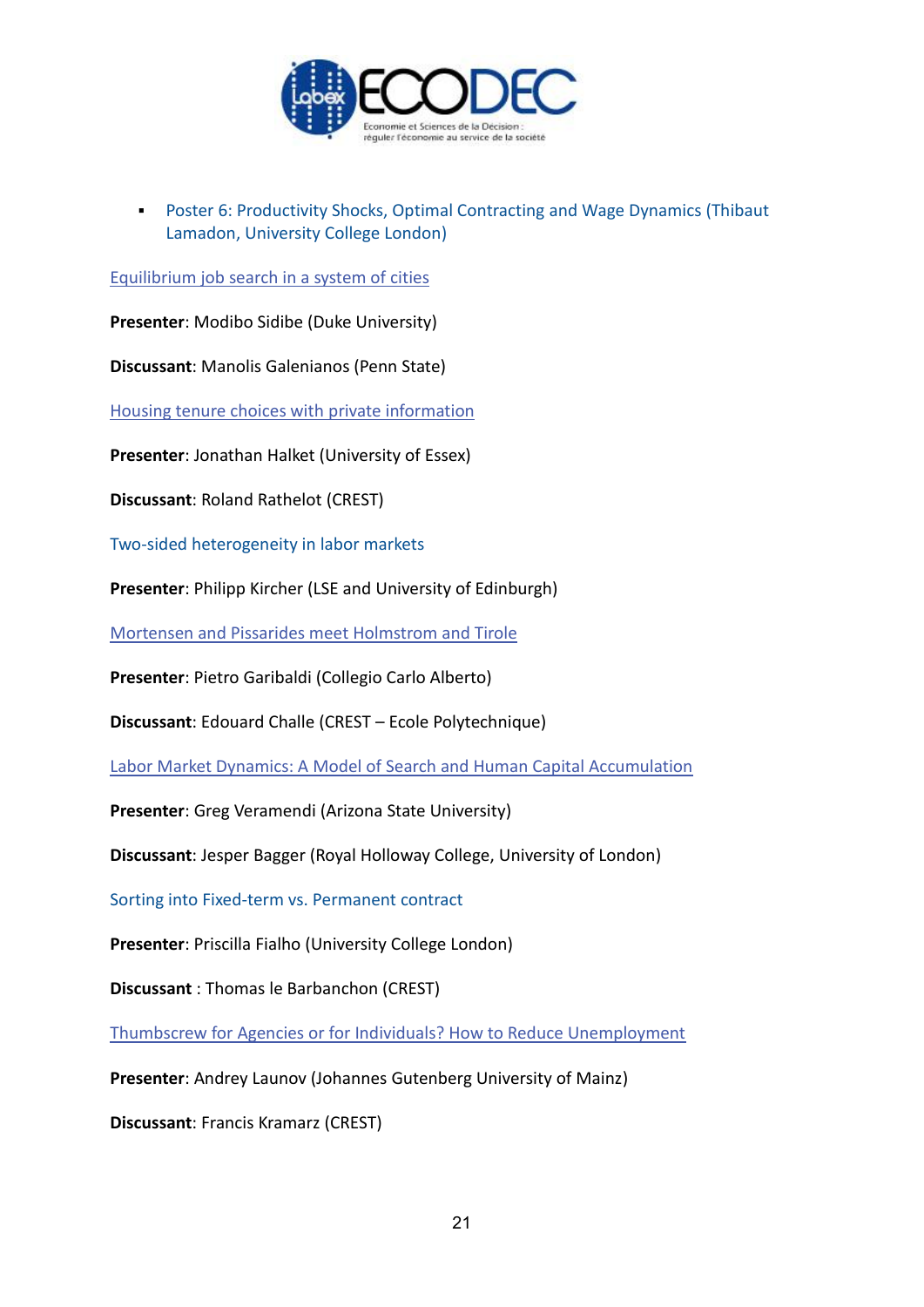

### **Workshops**

- (1) D. Rouziès (2014), Chair, "Using Compensation Data to Characterize Sales Organizations", Labex Seminar, January 6th, 7th and 8th, HEC, Jouy-en-Josas with the following speakers:
	- i. A. Khesavarz, PhD Candidate, HEC,
	- ii. D. Iacobucci, E. Bronson Ingram Professor of Management in Marketing, Vanderbilt University,
	- iii. V. Onyemah, Associate Professor of Sales and Marketing, Babson College,
	- iv. M. Rouziou, PhD candidate, HEC.
- (2) M. Segalla (2014), Chair, "Career Security and Engagement Workshop", Labex Seminar, January 8th, 9th and 10th, HEC, Jouy-en-Josas with:
	- i. G. Dietz, Senior Lecturer in Human Resource Management/Programme Director MSc Management Programmes in the Business School Fellow of the Wolfson Research Institute for Health and Wellbeing, Durham University.
	- ii. I. Ehnert, Professor of HRM and CSR/sustainability, Louvain School of Management.
	- iii. B. H. Eriksen, Associate Professor Strategic Organization Design Unit Department of Marketing & Management, University of Southern Denmark.
	- iv. A. Khesavarz, PhD Candidate, HEC.
	- v. D. Minbaeva, Professor in Strategic and Global HRM, Department of Strategic Management and Globalization, Head of the Ph.D. School in Economics and Management, Copenhagen Business School
	- vi. V. Onyemah, Associate Professor, Babson College.
	- vii. H. Salminen, Assistant Professor School of Management, University of Tampere, Finland.
	- viii. S. Taghavi, Doctoral Student, HEC.